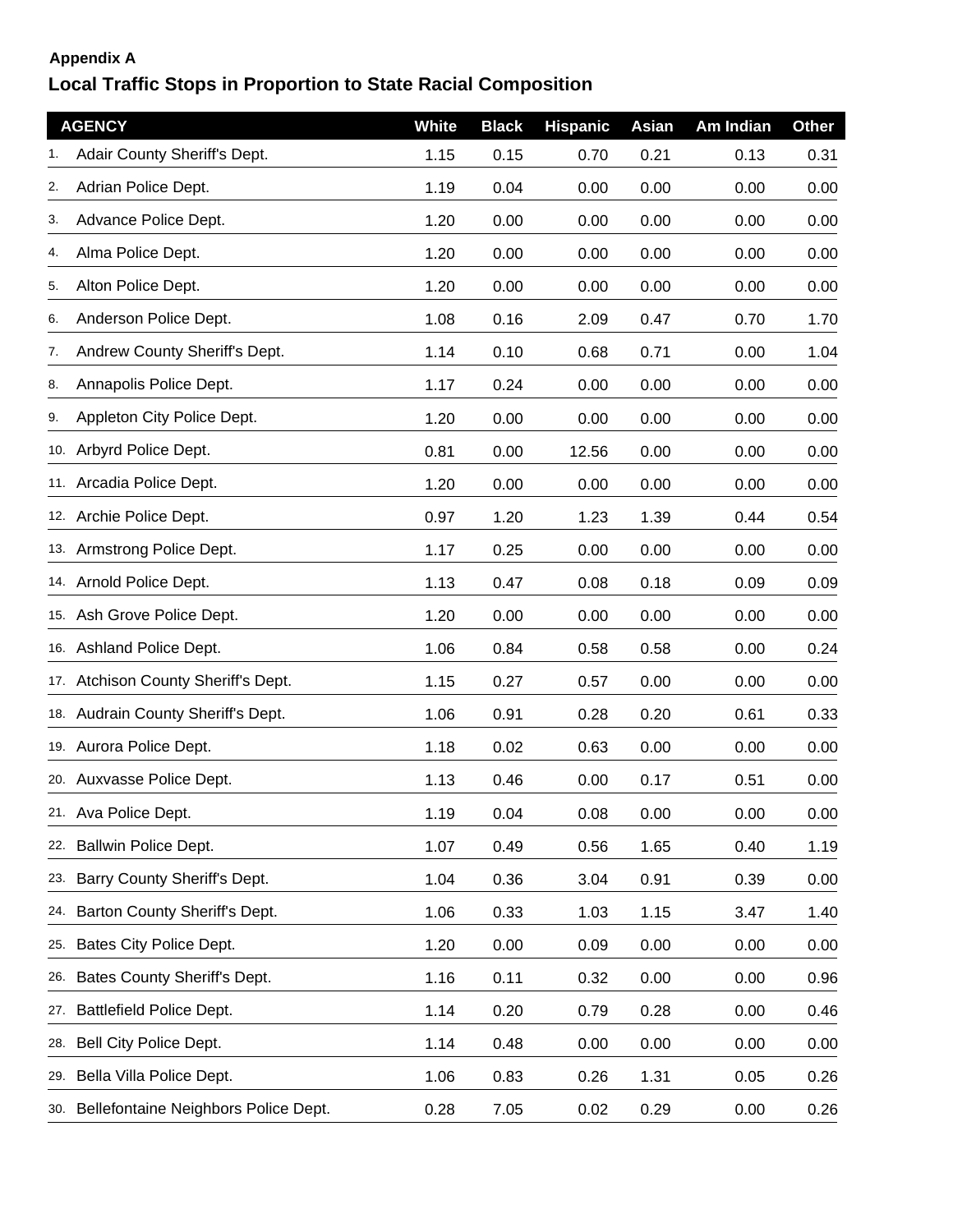|     | <b>AGENCY</b>                        | <b>White</b> | <b>Black</b> | <b>Hispanic</b> | Asian | Am Indian | <b>Other</b> |
|-----|--------------------------------------|--------------|--------------|-----------------|-------|-----------|--------------|
| 31. | Bellflower Police Dept.              | 1.17         | 0.06         | 0.00            | 0.00  | 3.85      | 0.00         |
|     | 32. Bel-Nor Police Dept.             | 0.42         | 5.61         | 0.53            | 1.62  | 0.00      | 0.49         |
|     | 33. Bel-Ridge Police Dept.           | 0.52         | 4.96         | 0.31            | 1.03  | 0.39      | 0.47         |
| 34. | Belton Police Dept.                  | 0.99         | 1.17         | 1.45            | 0.34  | 0.00      | 0.23         |
| 35. | Benton County Sheriff's Dept.        | 1.16         | 0.15         | 0.33            | 0.06  | 0.17      | 0.20         |
|     | 36. Benton Police Dept.              | 1.06         | 0.97         | 0.62            | 0.00  | 0.00      | 0.00         |
|     | 37. Berger Police Dept.              | 1.20         | 0.00         | 0.00            | 0.00  | 0.00      | 0.00         |
| 38. | Berkeley Police Dept.                | 0.46         | 5.57         | 0.35            | 0.58  | 0.11      | 0.19         |
|     | 39. Bernie Police Dept.              | 1.10         | 0.47         | 1.13            | 0.00  | 0.00      | 0.00         |
|     | 40. Bertrand Police Dept.            | 0.89         | 2.36         | 0.31            | 0.00  | 0.00      | 0.00         |
|     | 41. Bethany Police Dept.             | 1.16         | 0.08         | 0.85            | 0.00  | 0.00      | 0.00         |
| 42. | Beverly Hills Police Dept.           | 0.11         | 8.34         | 0.21            | 0.11  | 0.00      | 0.26         |
|     | 43. Bevier Police Dept.              | 1.20         | 0.00         | 0.00            | 0.00  | 0.00      | 0.00         |
| 44. | <b>Billings Police Dept.</b>         | 1.16         | 0.07         | 0.61            | 0.46  | 0.00      | 0.11         |
|     | 45. Birch Tree Police Dept.          | 1.15         | 0.41         | 0.00            | 0.00  | 0.00      | 0.00         |
| 46. | Blackburn Police Dept.               | 1.09         | 0.35         | 1.85            | 0.62  | 0.00      | 0.00         |
| 47. | <b>Bloomfield Police Dept.</b>       | 1.18         | 0.11         | 0.23            | 0.00  | 0.00      | 0.00         |
| 48. | Blue Springs Police Dept.            | 1.07         | 0.77         | 0.74            | 0.34  | 0.12      | 0.34         |
|     | 49. BNSF Railway Police              | 0.98         | 0.85         | 3.53            | 0.00  | 0.00      | 0.00         |
|     | 50. Bolivar Police Dept.             | 1.16         | 0.21         | 0.33            | 0.02  | 0.00      | 0.17         |
|     | 51. Bollinger County Sheriff's Dept. | 1.18         | 0.06         | 0.12            | 0.21  | 0.00      | 0.00         |
| 52. | Bonne Terre Police Dept.             | 1.19         | 0.09         | 0.04            | 0.00  | 0.00      | 0.07         |
| 53. | Boone County Sheriff's Dept.         | 0.94         | 1.70         | 0.65            | 0.71  | 0.02      | 0.77         |
| 54. | Boonville Police Dept.               | 1.05         | 0.96         | 0.56            | 0.42  | 0.00      | 0.29         |
| 55. | Bourbon - Dept. of Public Safety     | 1.07         | 0.55         | 0.85            | 0.14  | 0.21      | 1.86         |
| 56. | Bowling Green Police Dept.           | 1.12         | 0.53         | 0.13            | 0.07  | 0.21      | 0.17         |
| 57. | Branson Police Dept.                 | 1.14         | 0.19         | 0.99            | 0.26  | 0.07      | 0.22         |
| 58. | Branson West Police Dept.            | 1.17         | 0.06         | 0.57            | 0.05  | 0.32      | 0.00         |
| 59. | Braymer Police Dept.                 | 1.19         | 0.06         | 0.00            | 0.00  | 0.00      | 0.00         |
| 60. | Breckenridge Hills Police Dept.      | 0.69         | 3.32         | 2.26            | 0.27  | 0.12      | 0.67         |
| 61. | Brentwood Police Dept.               | 0.93         | 1.87         | 0.11            | 0.98  | 0.07      | 0.22         |
| 62. | Bridgeton Police Dept.               | 0.73         | 3.09         | 1.42            | 0.76  | 0.13      | 0.93         |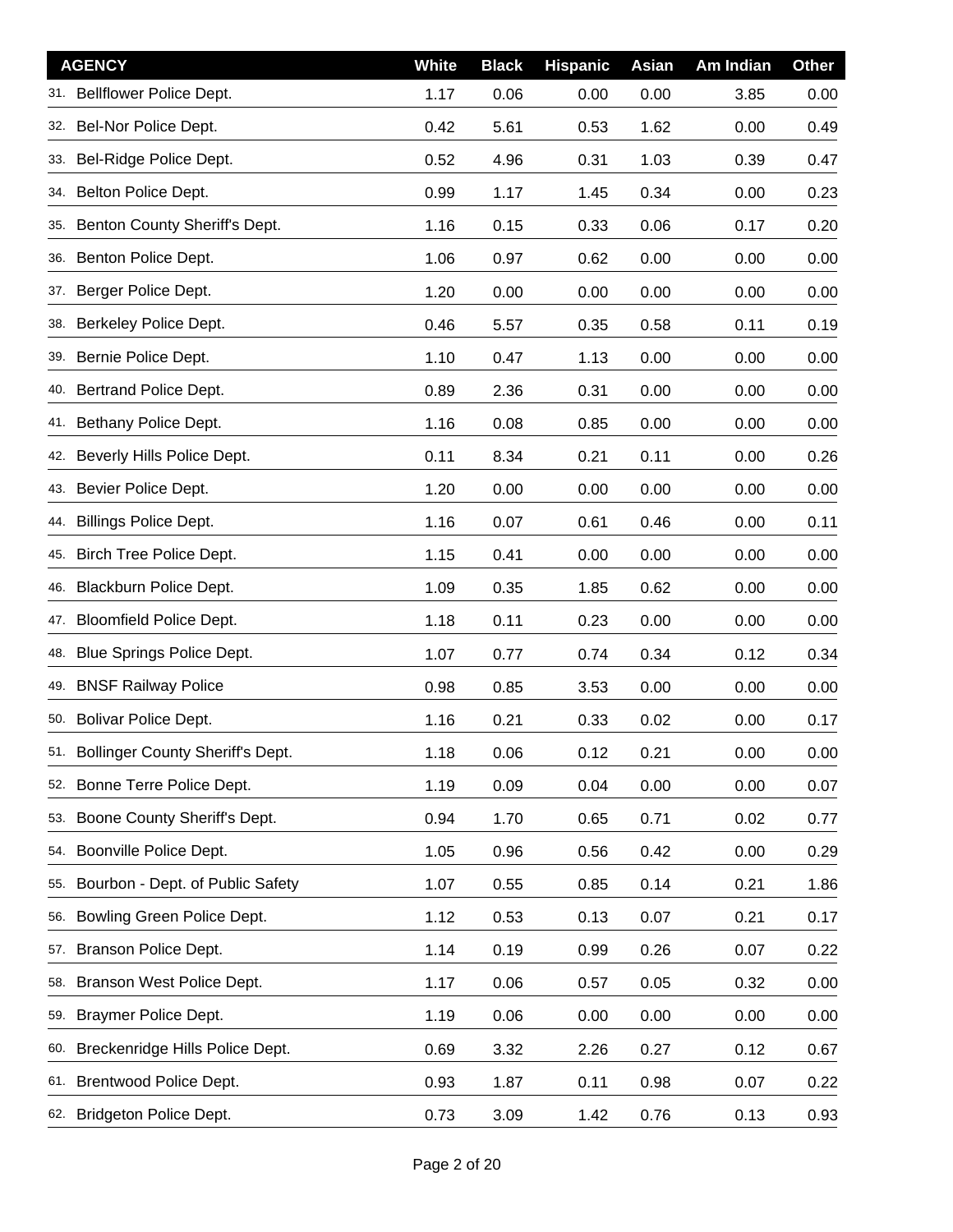|     | <b>AGENCY</b>                       | <b>White</b> | <b>Black</b> | <b>Hispanic</b> | <b>Asian</b> | Am Indian | <b>Other</b> |
|-----|-------------------------------------|--------------|--------------|-----------------|--------------|-----------|--------------|
|     | 63. Brookfield Police Dept.         | 1.13         | 0.41         | 0.43            | 0.14         | 0.00      | 0.17         |
|     | 64. Browning Police Dept.           | 1.14         | 0.00         | 1.94            | 0.00         | 0.00      | 0.00         |
|     | 65. Brunswick Police Dept.          | 1.08         | 0.83         | 0.00            | 0.00         | 0.00      | 0.88         |
|     | 66. Buchanan County Sheriff's Dept. | 1.09         | 0.51         | 1.17            | 0.47         | 0.18      | 0.19         |
|     | 67. Bucklin Police Dept.            | 1.20         | 0.00         | 0.00            | 0.00         | 0.00      | 0.00         |
|     | 68. Buckner Police Dept.            | 1.12         | 0.36         | 0.70            | 0.22         | 0.00      | 0.27         |
|     | 69. Buffalo Police Dept.            | 1.17         | 0.07         | 0.41            | 0.42         | 0.00      | 0.00         |
|     | 70. Butler County Sheriff's Dept.   | 1.13         | 0.47         | 0.30            | 0.00         | 0.25      | 0.00         |
|     | 71. Butler Police Dept.             | 1.16         | 0.18         | 0.22            | 0.16         | 0.32      | 0.19         |
| 72. | <b>Butterfield Police Dept.</b>     | 1.06         | 0.00         | 4.43            | 0.00         | 0.00      | 0.00         |
|     | 73. Byrnes Mill Police Dept.        | 1.18         | 0.11         | 0.21            | 0.04         | 0.00      | 0.11         |
| 74. | Cabool Police Dept.                 | 1.14         | 0.24         | 0.83            | 0.00         | 0.00      | 0.19         |
| 75. | Caldwell County Sheriff's Dept.     | 1.13         | 0.26         | 0.66            | 0.08         | 0.00      | 0.67         |
| 76. | California Police Dept.             | 1.10         | 0.15         | 2.74            | 0.00         | 0.00      | 0.00         |
|     | 77. Callao Police Dept.             | 1.14         | 0.25         | 0.26            | 0.43         | 1.30      | 0.00         |
| 78. | Callaway County Sheriff's Dept.     | 1.10         | 0.64         | 0.26            | 0.24         | 0.15      | 0.41         |
|     | 79. Calverton Park Police Dept.     | 0.41         | 6.05         | 0.24            | 0.11         | 0.00      | 0.07         |
|     | 80. Camden County Sheriff's Dept.   | 1.17         | 0.13         | 0.30            | 0.14         | 0.22      | 0.20         |
|     | 81. Camden Point Police Dept.       | 1.17         | 0.00         | 0.46            | 0.00         | 0.00      | 0.94         |
|     | 82. Camdenton Police Dept.          | 1.16         | 0.16         | 0.44            | 0.33         | 0.10      | 0.20         |
|     | 83. Cameron Police Dept.            | 1.13         | 0.31         | 0.52            | 0.38         | 0.16      | 0.33         |
|     | 84. Campbell Police Dept.           | 1.15         | 0.24         | 0.65            | 0.00         | 0.00      | 0.00         |
| 85. | Canton Police Dept.                 | 1.11         | 0.66         | 0.24            | 0.00         | 0.00      | 0.00         |
| 86. | Cape Girardeau Co. Sheriff's Dept.  | 1.11         | 0.56         | 0.38            | 0.32         | 0.16      | 0.19         |
| 87. | Cape Girardeau Police Dept.         | 0.95         | 1.75         | 0.39            | 0.38         | 0.14      | 0.53         |
| 88. | Cardwell Police Dept.               | 0.88         | 0.72         | 7.46            | 0.00         | 0.00      | 0.00         |
| 89. | Carl Junction Police Dept.          | 1.11         | 0.28         | 0.78            | 0.59         | 0.34      | 0.86         |
| 90. | Carroll County Sheriff's Dept.      | 1.12         | 0.35         | 0.85            | 0.22         | 0.00      | 0.40         |
| 91. | Carrollton Police Dept.             | 1.17         | 0.13         | 0.00            | 0.00         | 0.00      | 0.56         |
| 92. | Carter County Sheriff's Dept.       | 1.20         | 0.00         | 0.00            | 0.00         | 0.00      | 0.00         |
| 93. | Carterville Police Dept.            | 1.15         | 0.19         | 0.69            | 0.16         | 0.12      | 0.00         |
|     | 94. Carthage Police Dept.           | 0.95         | 0.26         | 6.75            | 0.26         | 0.14      | 0.24         |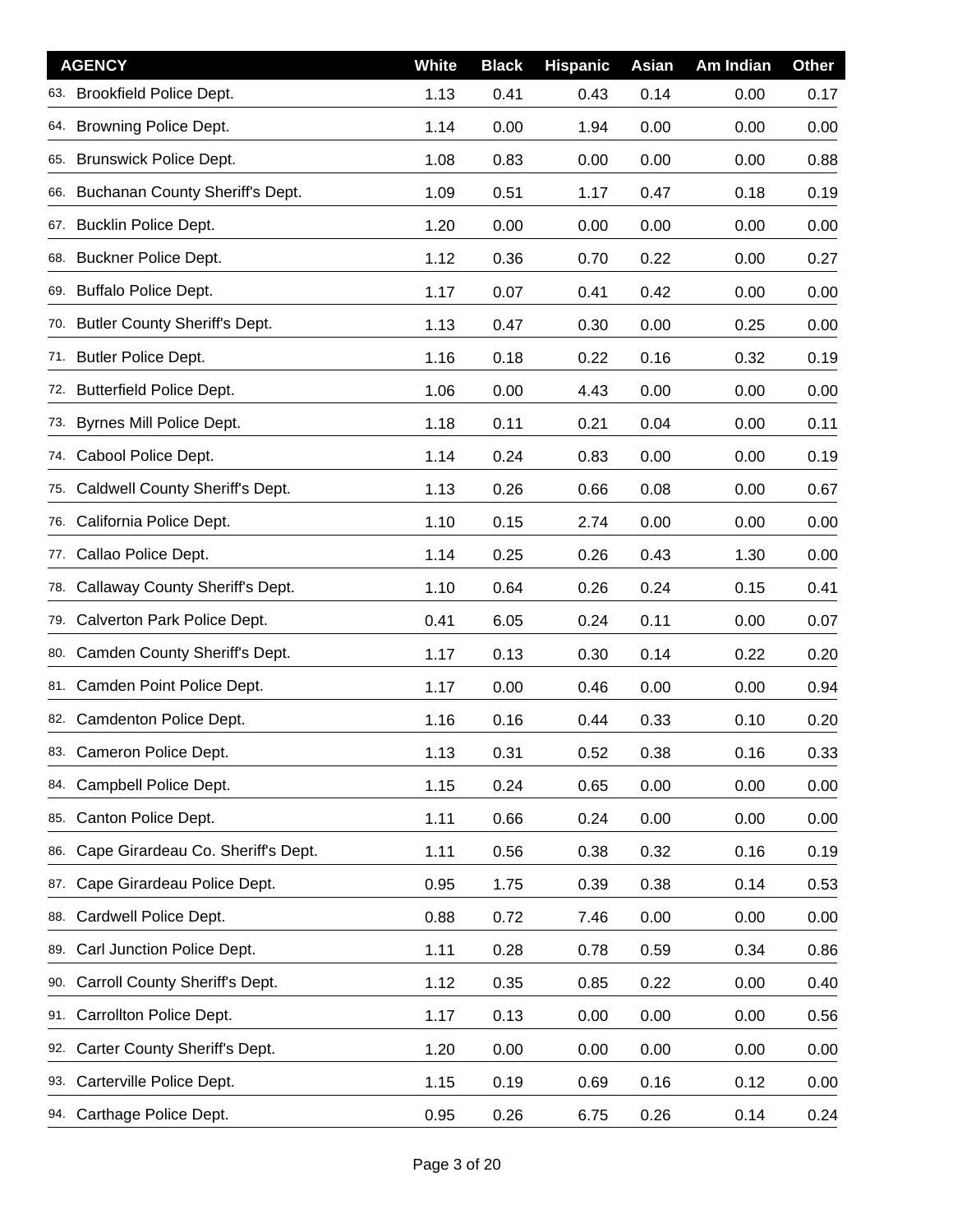| <b>AGENCY</b>                              | <b>White</b> | <b>Black</b> | <b>Hispanic</b> | Asian | Am Indian | <b>Other</b> |
|--------------------------------------------|--------------|--------------|-----------------|-------|-----------|--------------|
| Caruthersville Police Dept.<br>95.         | 0.64         | 4.31         | 0.23            | 0.00  | 0.00      | 0.00         |
| <b>Cass County Sheriff's Office</b><br>96. | 1.10         | 0.50         | 0.88            | 0.22  | 0.18      | 0.12         |
| Cassville Police Dept.<br>97.              | 1.17         | 0.05         | 0.71            | 0.15  | 0.00      | 0.09         |
| Cedar County Sheriff's Dept.<br>98.        | 1.20         | 0.00         | 0.00            | 0.00  | 0.00      | 0.00         |
| 99. Center Police Dept.                    | 1.20         | 0.00         | 0.00            | 0.00  | 0.00      | 0.00         |
| 100. Centerview Police Dept.               | 1.20         | 0.00         | 0.00            | 0.00  | 0.00      | 0.00         |
| 101. Centralia Police Dept.                | 1.16         | 0.20         | 0.23            | 0.06  | 0.10      | 0.12         |
| 102. Chaffee Police Dept.                  | 1.18         | 0.09         | 0.14            | 0.00  | 0.00      | 0.00         |
| 103. Chariton County Sheriff's Dept.       | 1.12         | 0.47         | 0.48            | 0.00  | 0.00      | 0.00         |
| 104. Charlack Police Dept.                 | 0.51         | 5.19         | 0.17            | 0.67  | 0.14      | 0.15         |
| 105. Charleston Police Dept.               | 0.58         | 4.66         | 0.32            | 0.21  | 0.00      | 0.20         |
| 106. Chesterfield Police Dept.             | 1.05         | 0.67         | 0.51            | 2.16  | 0.37      | 0.43         |
| 107. Chilhowee Police Dept.                | 1.20         | 0.00         | 0.00            | 0.00  | 0.00      | 0.00         |
| 108. Chillicothe Police Dept.              | 1.17         | 0.20         | 0.13            | 0.06  | 0.13      | 0.13         |
| 109. Christian County Sheriff's Dept.      | 1.15         | 0.16         | 0.43            | 0.28  | 0.06      | 0.38         |
| 110. Clarence Police Dept.                 | 1.06         | 0.80         | 1.11            | 0.00  | 0.00      | 0.00         |
| 111. Clark County Sheriff's Dept.          | 1.18         | 0.14         | 0.08            | 0.04  | 0.00      | 0.05         |
| 112. Clark Police Department               | 1.05         | 1.00         | 0.33            | 0.00  | 0.00      | 0.34         |
| 113. Clarkton Police Dept.                 | 1.01         | 0.88         | 2.54            | 0.00  | 0.00      | 0.00         |
| 114. Clay County Parks Dept.               | 1.00         | 0.53         | 3.15            | 0.53  | 1.59      | 0.64         |
| 115. Clay County Sheriff's Dept.           | 1.07         | 0.57         | 1.20            | 0.67  | 0.17      | 0.14         |
| 116. Claycomo Police Dept.                 | 0.99         | 1.04         | 1.81            | 0.87  | 0.11      | 0.26         |
| 117. Clayton Police Dept.                  | 0.78         | 2.64         | 0.20            | 2.38  | 0.50      | 1.66         |
| 118. Cleveland Police Dept.                | 1.17         | 0.09         | 0.35            | 0.12  | 0.00      | 0.07         |
| 119. Clever Police Dept.                   | 1.17         | 0.05         | 0.55            | 0.33  | 0.25      | 0.20         |
| 120. Clinton County Sheriff's Dept.        | 1.14         | 0.28         | 0.57            | 0.23  | 0.34      | 0.00         |
| 121. Clinton Police Dept.                  | 1.15         | 0.24         | 0.36            | 0.33  | 0.10      | 0.12         |
| 122. Cole Camp Police Dept.                | 1.19         | 0.00         | 0.32            | 0.00  | 0.00      | 0.00         |
| 123. Cole County Sheriff's Dept.           | 1.06         | 0.79         | 0.76            | 0.61  | 0.59      | 0.00         |
| 124. Columbia Police Dept.                 | 0.91         | 1.91         | 0.45            | 1.42  | 0.07      | 0.45         |
| 125. Concordia Police Dept.                | 1.15         | 0.22         | 0.69            | 0.23  | 0.00      | 0.00         |
| 126. Conway Police Dept.                   | 1.10         | 0.55         | 0.85            | 0.22  | 0.00      | 0.00         |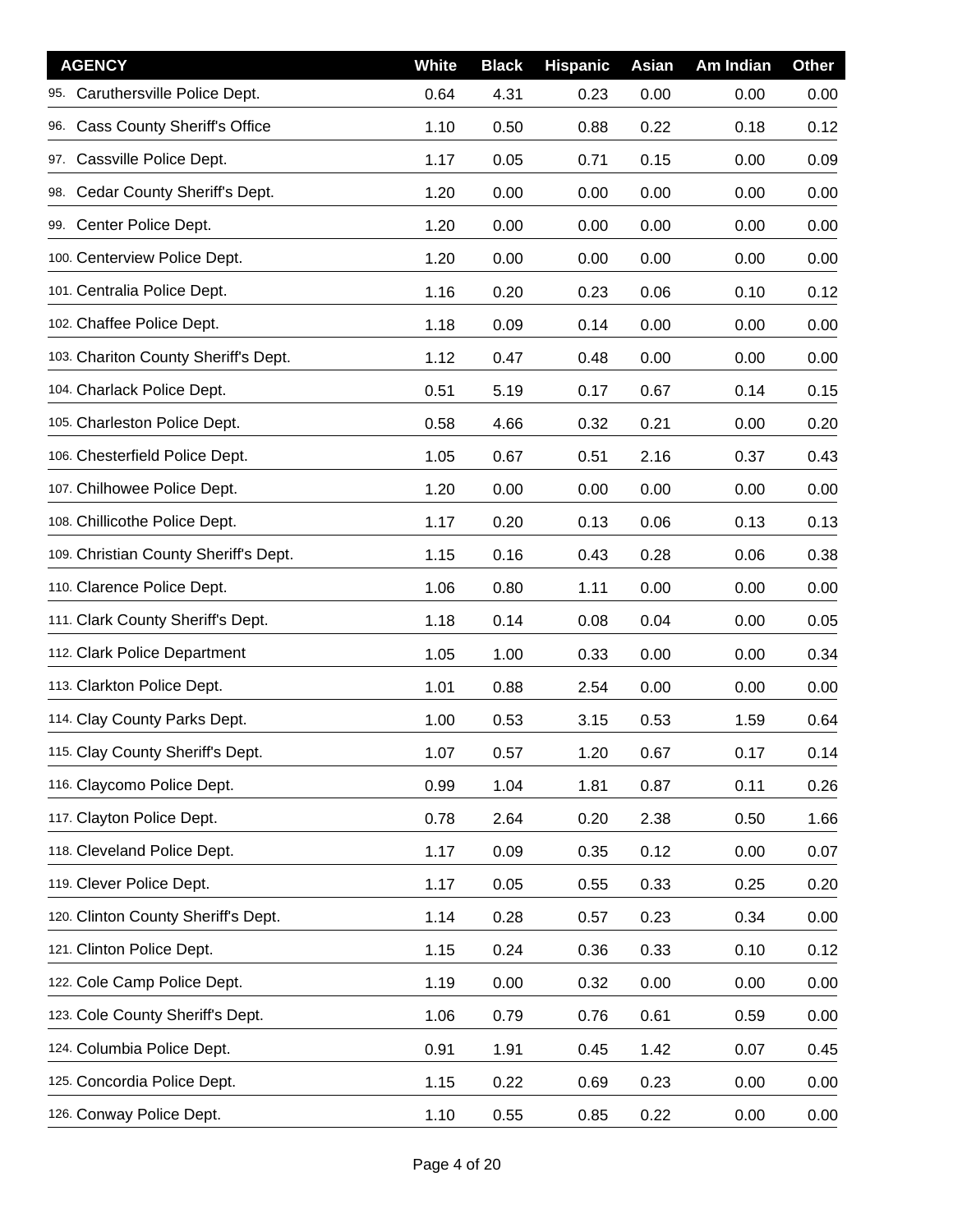| <b>AGENCY</b>                          | <b>White</b> | <b>Black</b> | <b>Hispanic</b> | <b>Asian</b> | Am Indian | <b>Other</b> |
|----------------------------------------|--------------|--------------|-----------------|--------------|-----------|--------------|
| 127. Cool Valley Police Dept.          | 0.30         | 6.73         | 0.34            | 0.33         | 0.00      | 0.80         |
| 128. Cooper County Sheriff's Dept.     | 0.98         | 1.35         | 0.28            | 0.31         | 0.94      | 1.72         |
| 129. Cooter Police Dept.               | 1.20         | 0.00         | 0.00            | 0.00         | 0.00      | 0.00         |
| 130. Corder Police Dept.               | 1.20         | 0.00         | 0.00            | 0.00         | 0.00      | 0.00         |
| 131. Cottleville Police Dept.          | 1.09         | 0.60         | 0.26            | 0.86         | 0.12      | 0.81         |
| 132. Country Club Hills Police Dept.   | 0.09         | 8.47         | 0.04            | 0.22         | 0.22      | 0.70         |
| 133. Country Club Village Police Dept. | 1.16         | 0.21         | 0.26            | 0.28         | 0.17      | 0.13         |
| 134. Crane Police Dept.                | 1.18         | 0.01         | 0.43            | 0.09         | 0.00      | 0.00         |
| 135. Crawford County Sheriff's Dept.   | 1.16         | 0.18         | 0.49            | 0.18         | 0.00      | 0.11         |
| 136. Creighton Police Dept.            | 1.20         | 0.00         | 0.00            | 0.00         | 0.00      | 0.00         |
| 137. Crestwood Police Dept.            | 1.08         | 0.64         | 0.34            | 0.89         | 0.06      | 0.38         |
| 138. Creve Coeur Police Dept.          | 0.97         | 1.32         | 0.30            | 1.82         | 0.18      | 1.02         |
| 139. Cuba Police Dept.                 | 1.14         | 0.28         | 0.45            | 0.60         | 0.45      | 0.00         |
| 140. Curryville Police Dept.           | 1.06         | 0.71         | 0.47            | 0.78         | 0.20      | 1.43         |
| 141. Dade County Sheriff's Dept.       | 1.16         | 0.07         | 0.85            | 0.00         | 0.00      | 0.00         |
| 142. Dallas County Sheriff's Dept.     | 1.15         | 0.18         | 0.92            | 0.00         | 0.00      | 0.00         |
| 143. Dardenne Prairie Police Dept.     | 1.01         | 0.62         | 0.57            | 0.87         | 0.08      | 4.74         |
| 144. Daviess County Sheriff's Dept.    | 1.12         | 0.26         | 0.87            | 0.16         | 0.00      | 0.99         |
| 145. DeKalb County Sheriff's Dept.     | 1.16         | 0.22         | 0.46            | 0.00         | 0.00      | 0.00         |
| 146. Dellwood Police Dept.             | 0.09         | 8.53         | 0.10            | 0.13         | 0.00      | 0.21         |
| 147. Delta Police Dept.                | 1.18         | 0.07         | 0.29            | 0.00         | 0.00      | 0.00         |
| 148. Dent County Sheriff's Dept.       | 1.15         | 0.12         | 0.20            | 0.67         | 1.01      | 0.41         |
| 149. Des Peres Police Dept.            | 1.02         | 1.07         | 0.31            | 1.05         | 0.23      | 0.90         |
| 150. Desloge Police Dept.              | 1.16         | 0.22         | 0.08            | 0.14         | 0.00      | 0.06         |
| 151. DeSoto Police Dept.               | 1.16         | 0.22         | 0.08            | 0.14         | 0.00      | 0.11         |
| 152. Dexter Police Dept.               | 1.15         | 0.29         | 0.28            | 0.05         | 0.15      | 0.06         |
| 153. Diamond Police Dept.              | 1.12         | 0.08         | 0.69            | 2.12         | 0.00      | 0.23         |
| 154. Dixon Police Dept.                | 1.20         | 0.00         | 0.00            | 0.00         | 0.00      | 0.00         |
| 155. Doniphan Police Dept.             | 1.19         | 0.00         | 0.40            | 0.00         | 0.15      | 0.06         |
| 156. Doolittle Police Dept.            | 1.15         | 0.26         | 0.57            | 0.00         | 0.00      | 0.00         |
| 157. Drexel Police Dept.               | 1.18         | 0.16         | 0.11            | 0.00         | 0.00      | 0.00         |
| 158. Duenweg Police Dept.              | 1.17         | 0.06         | 0.64            | 0.00         | 0.40      | 0.00         |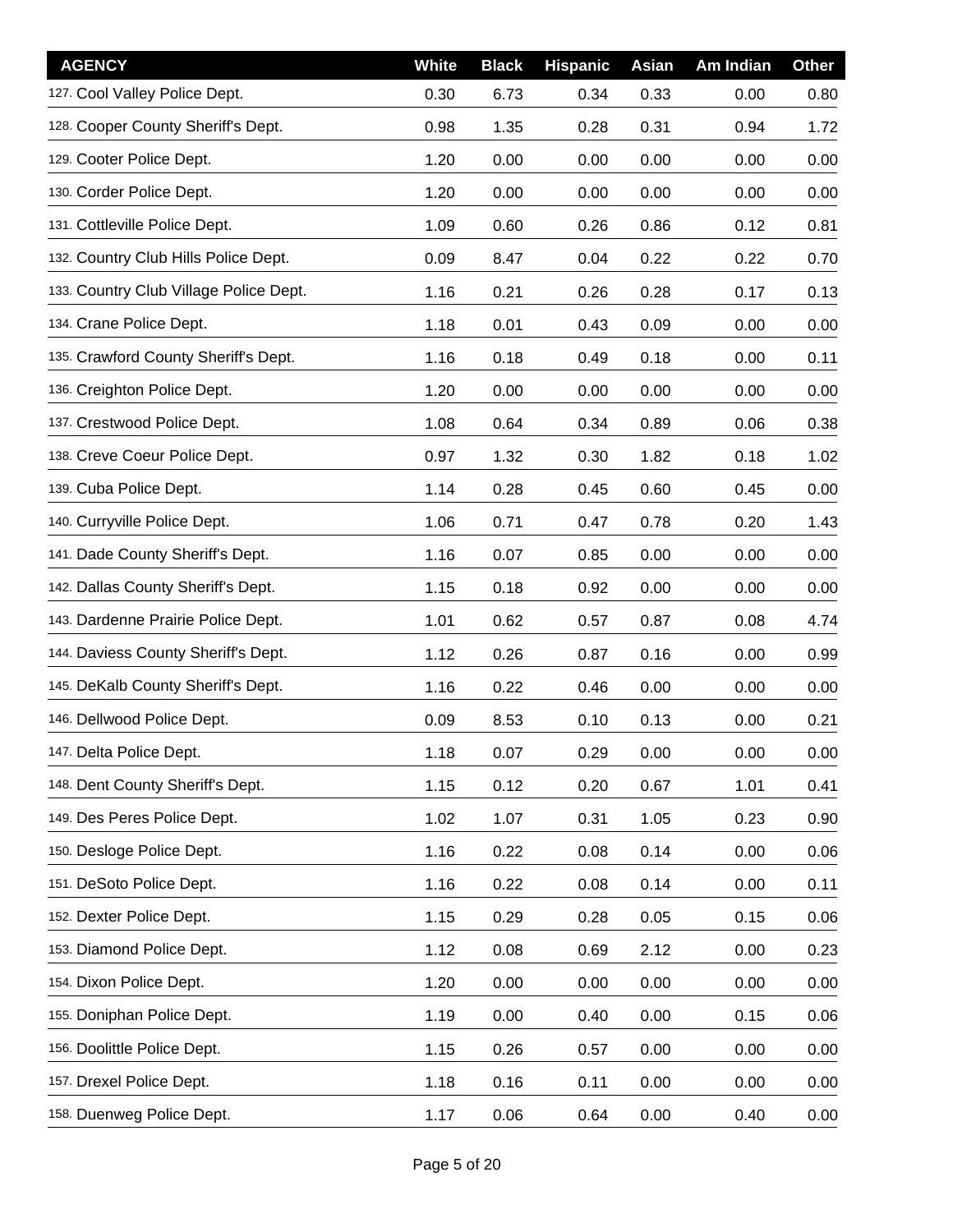| <b>AGENCY</b>                       | <b>White</b> | <b>Black</b> | <b>Hispanic</b> | Asian | Am Indian | <b>Other</b> |
|-------------------------------------|--------------|--------------|-----------------|-------|-----------|--------------|
| 159. Dunklin County Sheriff's Dept. | 1.05         | 0.63         | 2.24            | 0.00  | 0.00      | 0.00         |
| 160. Duquesne Police Dept.          | 1.11         | 0.33         | 1.05            | 0.44  | 0.08      | 0.37         |
| 161. East Lynne Police Dept.        | 1.20         | 0.00         | 0.00            | 0.00  | 0.00      | 0.00         |
| 162. East Prairie Police Dept.      | 1.16         | 0.24         | 0.12            | 0.00  | 0.00      | 0.00         |
| 163. Easton Police Dept.            | 1.20         | 0.00         | 0.00            | 0.00  | 0.00      | 0.00         |
| 164. Edgar Springs Police Dept.     | 1.14         | 0.27         | 0.21            | 0.64  | 0.43      | 0.09         |
| 165. Edgerton Police Dept.          | 1.20         | 0.00         | 0.00            | 0.00  | 0.00      | 0.00         |
| 166. Edina Police Dept.             | 1.20         | 0.00         | 0.00            | 0.00  | 0.00      | 0.00         |
| 167. Edmundson Police Dept.         | 0.65         | 3.75         | 1.27            | 1.20  | 0.12      | 0.54         |
| 168. El Dorado Springs Police Dept. | 1.19         | 0.01         | 0.24            | 0.00  | 0.30      | 0.12         |
| 169. Eldon Police Dept.             | 1.17         | 0.17         | 0.28            | 0.05  | 0.00      | 0.19         |
| 170. Ellington Police Dept.         | 1.19         | 0.06         | 0.00            | 0.00  | 0.00      | 0.27         |
| 171. Ellisville Police Dept.        | 1.09         | 0.46         | 0.23            | 0.69  | 0.00      | 2.09         |
| 172. Ellsinore Police Dept.         | 1.17         | 0.08         | 0.50            | 0.00  | 0.00      | 0.00         |
| 173. Elsberry Police Dept.          | 1.13         | 0.41         | 0.16            | 0.27  | 0.48      | 0.06         |
| 174. Emma Police Dept.              | 1.20         | 0.00         | 0.00            | 0.00  | 0.00      | 0.00         |
| 175. Essex Police Dept.             | 1.04         | 0.62         | 2.59            | 0.00  | 0.00      | 0.00         |
| 176. Eureka Police Dept.            | 1.16         | 0.25         | 0.11            | 0.23  | 0.00      | 0.19         |
| 177. Everton Police Dept.           | 1.20         | 0.00         | 0.00            | 0.00  | 0.00      | 0.00         |
| 178. Excelsior Springs Police Dept. | 1.14         | 0.24         | 0.81            | 0.14  | 0.06      | 0.15         |
| 179. Exeter Police Dept.            | 1.09         | 0.12         | 2.64            | 0.83  | 0.00      | 0.00         |
| 180. Fair Grove Police Dept.        | 1.16         | 0.16         | 0.47            | 0.36  | 0.18      | 0.15         |
| 181. Fair Play Police Dept.         | 1.14         | 0.30         | 0.25            | 0.42  | 1.27      | 0.00         |
| 182. Farmington Police Dept.        | 1.18         | 0.12         | 0.09            | 0.08  | 0.12      | 0.13         |
| 183. Fayette Police Dept.           | 1.00         | 1.54         | 0.00            | 0.00  | 0.00      | 0.00         |
| 184. Ferguson Police Dept.          | 0.20         | 7.64         | 0.11            | 0.18  | 0.12      | 0.47         |
| 185. Ferrelview Police Dept.        | 1.13         | 0.27         | 0.97            | 0.00  | 0.00      | 0.00         |
| 186. Festus Police Dept.            | 1.11         | 0.52         | 0.29            | 0.25  | 0.03      | 0.59         |
| 187. Fleming Police Dept.           | 1.12         | 0.00         | 2.42            | 0.00  | 0.00      | 0.00         |
| 188. Florissant Police Dept.        | 0.44         | 5.83         | 0.15            | 0.30  | 0.16      | 0.21         |
| 189. Foley Police Dept.             | 1.13         | 0.32         | 0.38            | 0.32  | 0.00      | 0.58         |
| 190. Fordland Police Dept.          | 1.16         | 0.17         | 0.30            | 0.25  | 0.00      | 0.31         |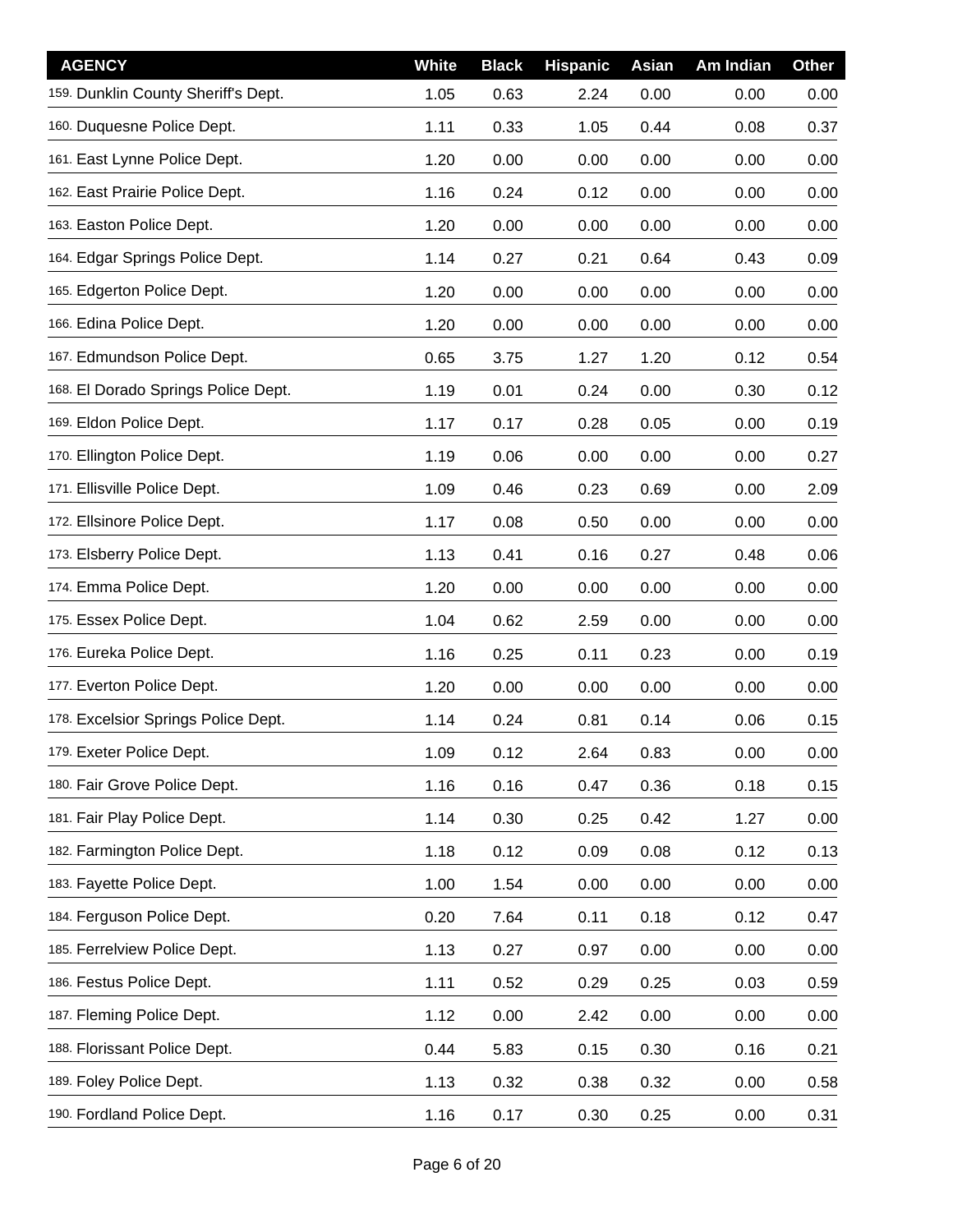| <b>AGENCY</b>                         | <b>White</b> | <b>Black</b> | <b>Hispanic</b> | Asian | Am Indian | Other |
|---------------------------------------|--------------|--------------|-----------------|-------|-----------|-------|
| 191. Foristell Police Dept.           | 1.05         | 0.90         | 0.51            | 0.45  | 0.00      | 0.59  |
| 192. Forsyth Police Dept.             | 1.18         | 0.07         | 0.21            | 0.00  | 0.00      | 0.00  |
| 193. Frankford Police Dept.           | 1.15         | 0.25         | 0.00            | 0.35  | 1.06      | 0.00  |
| 194. Franklin County Sheriff's Dept.  | 1.14         | 0.26         | 0.53            | 0.17  | 0.26      | 0.64  |
| 195. Fredericktown Police Dept.       | 1.04         | 0.32         | 1.48            | 1.92  | 5.79      | 0.00  |
| 196. Freeman Police Dept.             | 1.20         | 0.00         | 0.00            | 0.00  | 0.00      | 0.00  |
| 197. Frontenac Police Dept.           | 0.97         | 1.45         | 0.18            | 1.12  | 0.39      | 0.77  |
| 198. Fulton Police Dept.              | 1.04         | 1.06         | 0.24            | 0.33  | 0.23      | 0.54  |
| 199. Galena Police Dept.              | 1.05         | 0.00         | 4.85            | 0.00  | 0.00      | 0.00  |
| 200. Gallatin Police Dept.            | 1.12         | 0.43         | 0.71            | 0.00  | 0.00      | 0.00  |
| 201. Garden City Police Dept.         | 1.12         | 0.34         | 0.54            | 0.55  | 0.00      | 0.66  |
| 202. Gasconade County Sheriff's Dept. | 1.18         | 0.07         | 0.10            | 0.17  | 0.00      | 0.00  |
| 203. Gasconade Police Dept.           | 1.20         | 0.00         | 0.00            | 0.00  | 0.00      | 0.00  |
| 204. Gentry County Sheriff's Dept.    | 1.18         | 0.06         | 0.30            | 0.10  | 0.00      | 0.25  |
| 205. Gerald Police Dept.              | 1.17         | 0.15         | 0.10            | 0.00  | 0.16      | 0.06  |
| 206. Gideon Police Dept.              | 1.12         | 0.53         | 0.44            | 0.00  | 0.00      | 0.00  |
| 207. Gladstone Dept. of Public Safety | 0.96         | 1.20         | 1.73            | 0.93  | 0.72      | 0.74  |
| 208. Glasgow Police Dept.             | 1.06         | 1.12         | 0.00            | 0.00  | 0.00      | 0.00  |
| 209. Glendale Police Dept.            | 1.07         | 0.78         | 0.31            | 0.87  | 0.16      | 0.33  |
| 210. Goodman Police Dept.             | 0.00         | 2.33         | 14.54           | 8.10  | 0.00      | 19.71 |
| 211. Gordonville Police Dept.         | 1.19         | 0.07         | 0.14            | 0.00  | 0.00      | 0.00  |
| 212. Gower Police Dept.               | 1.14         | 0.26         | 0.59            | 0.10  | 0.00      | 0.12  |
| 213. Grain Valley Police Dept.        | 1.12         | 0.37         | 0.67            | 0.12  | 0.00      | 0.60  |
| 214. Granby Police Dept.              | 1.14         | 0.00         | 0.55            | 2.30  | 0.00      | 0.00  |
| 215. Grandin Police Dept.             | 1.20         | 0.00         | 0.00            | 0.00  | 0.00      | 0.00  |
| 216. Grandview Police Dept.           | 0.49         | 4.88         | 2.25            | 0.50  | 0.04      | 0.24  |
| 217. Green City Police Dept.          | 1.10         | 0.31         | 1.91            | 0.00  | 0.00      | 0.00  |
| 218. Green Ridge Police Dept.         | 1.17         | 0.00         | 0.97            | 0.00  | 0.00      | 0.00  |
| 219. Greene County Sheriff's Dept.    | 1.12         | 0.34         | 0.54            | 0.50  | 0.29      | 0.47  |
| 220. Greenfield Police Dept.          | 1.18         | 0.03         | 0.27            | 0.23  | 0.00      | 0.00  |
| 221. Greenville Police Dept.          | 1.16         | 0.10         | 0.00            | 0.69  | 0.00      | 0.84  |
| 222. Greenwood Police Dept.           | 1.10         | 0.61         | 0.49            | 0.33  | 0.00      | 0.10  |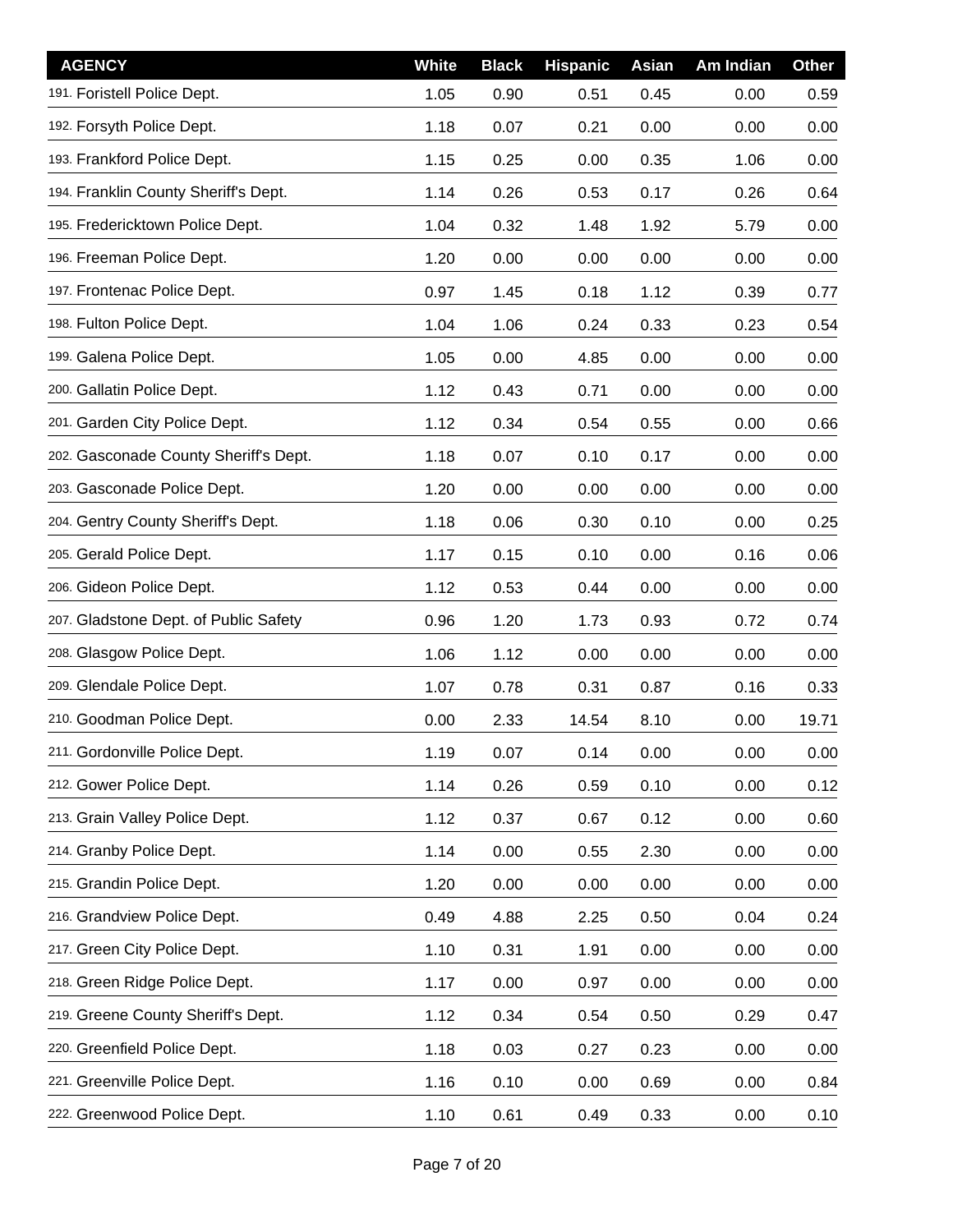| <b>AGENCY</b>                        | White | <b>Black</b> | <b>Hispanic</b> | Asian | Am Indian | <b>Other</b> |
|--------------------------------------|-------|--------------|-----------------|-------|-----------|--------------|
| 223. Grundy County Sheriff's Dept.   | 1.20  | 0.00         | 0.00            | 0.00  | 0.00      | 0.00         |
| 224. Hale Police Dept.               | 1.20  | 0.00         | 0.00            | 0.00  | 0.00      | 0.00         |
| 225. Hallsville Police Dept.         | 1.13  | 0.34         | 0.76            | 0.15  | 0.00      | 0.18         |
| 226. Hamilton Police Dept.           | 1.19  | 0.06         | 0.00            | 0.13  | 0.00      | 0.16         |
| 227. Hannibal Police Dept.           | 1.06  | 1.00         | 0.22            | 0.26  | 0.08      | 0.10         |
| 228. Hardin Police Dept.             | 1.16  | 0.33         | 0.00            | 0.00  | 0.00      | 0.00         |
| 229. Harrison County Sheriff's Dept. | 1.20  | 0.00         | 0.00            | 0.00  | 0.00      | 0.00         |
| 230. Harrisonville Police Dept.      | 1.10  | 0.18         | 0.84            | 0.97  | 2.53      | 1.11         |
| 231. Hartville Police Dept.          | 1.19  | 0.07         | 0.09            | 0.00  | 0.00      | 0.00         |
| 232. Hawk Point Police Dept.         | 1.18  | 0.10         | 0.00            | 0.00  | 1.40      | 0.00         |
| 233. Hayti Police Dept.              | 0.57  | 4.67         | 0.70            | 0.10  | 0.00      | 0.09         |
| 234. Hazelwood Police Dept.          | 0.62  | 4.30         | 0.28            | 0.45  | 0.18      | 0.45         |
| 235. Henrietta Police Dept.          | 1.20  | 0.00         | 0.00            | 0.00  | 0.00      | 0.00         |
| 236. Henry County Sheriff's Dept.    | 1.17  | 0.10         | 0.27            | 0.22  | 0.00      | 0.54         |
| 237. Herculaneum Police Dept.        | 1.14  | 0.33         | 0.26            | 0.13  | 0.00      | 0.27         |
| 238. Hermann Police Dept.            | 1.18  | 0.10         | 0.26            | 0.14  | 0.00      | 0.00         |
| 239. Hickory County Sheriff's Dept.  | 1.20  | 0.00         | 0.00            | 0.00  | 0.00      | 0.00         |
| 240. Higginsville Police Dept.       | 1.07  | 0.70         | 0.69            | 0.37  | 0.00      | 0.58         |
| 241. High Hill Police Dept.          | 1.14  | 0.00         | 1.85            | 0.00  | 0.00      | 0.00         |
| 242. Highlandville Police Dept.      | 1.17  | 0.07         | 0.14            | 0.00  | 0.70      | 0.56         |
| 243. Hillsboro Police Dept.          | 1.18  | 0.09         | 0.11            | 0.12  | 0.36      | 0.00         |
| 244. Hillsdale Police Dept.          | 0.10  | 8.44         | 0.05            | 0.16  | 0.00      | 0.39         |
| 245. Holcomb Police Dept.            | 0.98  | 0.66         | 4.24            | 0.00  | 0.00      | 0.00         |
| 246. Holden Police Dept.             | 1.15  | 0.25         | 0.12            | 0.20  | 0.30      | 0.24         |
| 247. Hollister Police Dept.          | 1.13  | 0.13         | 1.41            | 0.66  | 0.00      | 0.09         |
| 248. Holt County Sheriff's Dept.     | 1.16  | 0.16         | 0.33            | 0.55  | 0.00      | 0.00         |
| 249. Holt Police Dept.               | 1.16  | 0.09         | 0.75            | 0.00  | 0.71      | 0.10         |
| 250. Holts Summit Police Dept.       | 1.09  | 0.74         | 0.10            | 0.00  | 0.00      | 0.39         |
| 251. Hornersville Police Dept.       | 1.09  | 0.08         | 2.63            | 0.38  | 0.00      | 0.70         |
| 252. Houston Police Dept.            | 1.18  | 0.09         | 0.08            | 0.26  | 0.00      | 0.00         |
| 253. Howard County Sheriff's Dept.   | 1.10  | 0.63         | 0.37            | 0.31  | 0.00      | 0.00         |
| 254. Howardville Police Dept.        | 0.88  | 2.48         | 0.17            | 0.00  | 0.00      | 0.00         |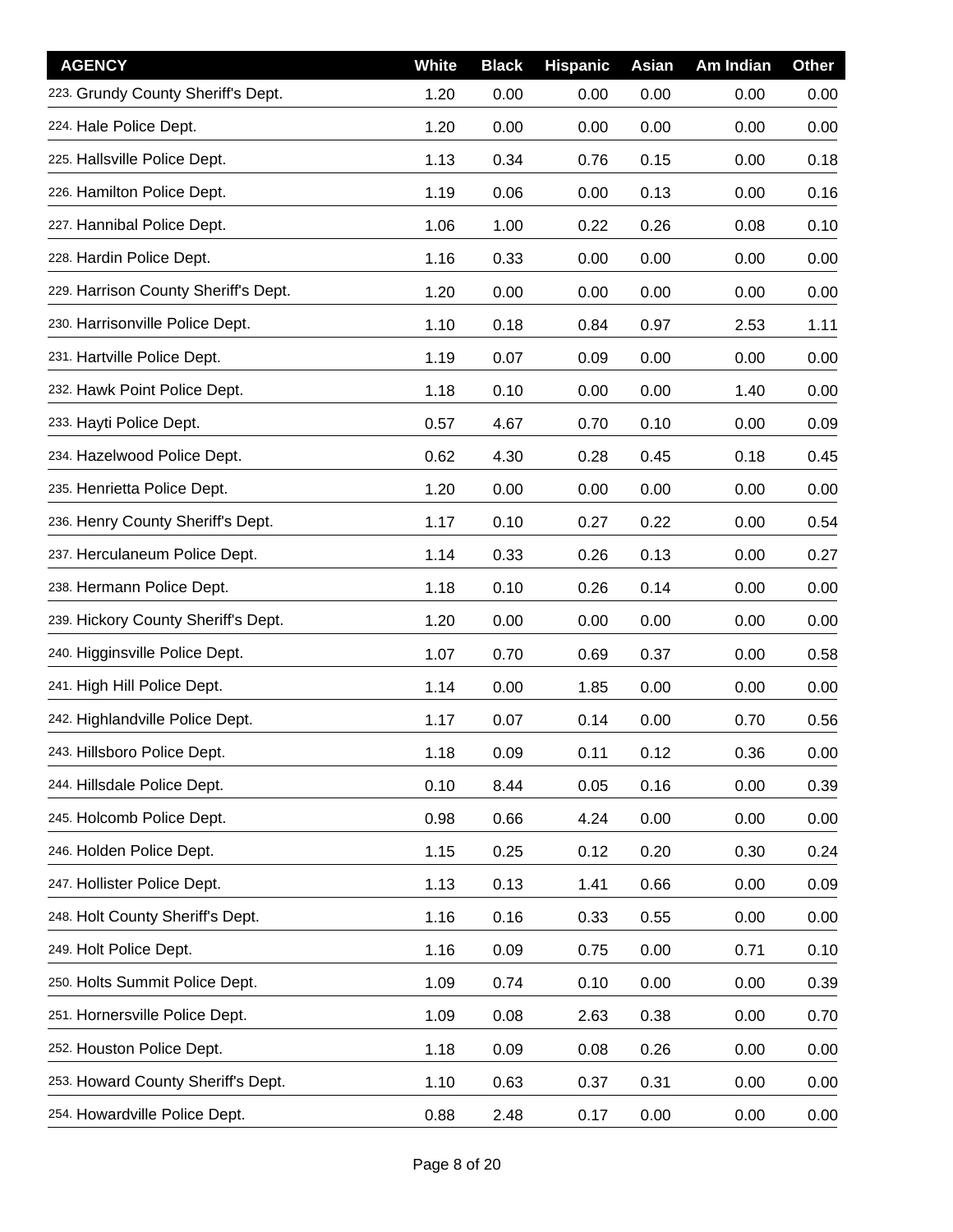| <b>AGENCY</b>                         | White | <b>Black</b> | <b>Hispanic</b> | Asian | Am Indian | <b>Other</b> |
|---------------------------------------|-------|--------------|-----------------|-------|-----------|--------------|
| 255. Howell County Sheriff's Dept.    | 1.18  | 0.07         | 0.09            | 0.00  | 0.00      | 0.19         |
| 256. Humansville Police Dept.         | 1.09  | 0.66         | 0.26            | 0.44  | 0.00      | 0.53         |
| 257. Huntsville Police Dept.          | 1.15  | 0.30         | 0.00            | 0.53  | 0.00      | 0.00         |
| 258. Iberia Police Dept.              | 0.97  | 0.67         | 0.92            | 3.09  | 0.00      | 3.75         |
| 259. Independence Police Dept.        | 0.96  | 1.33         | 1.60            | 0.31  | 0.17      | 0.75         |
| 260. Indian Point Police Dept.        | 1.17  | 0.03         | 0.43            | 0.00  | 0.00      | 0.58         |
| 261. Iron County Sheriff's Dept.      | 1.20  | 0.00         | 0.00            | 0.00  | 0.00      | 0.00         |
| 262. Ironton Police Dept.             | 1.16  | 0.24         | 0.00            | 0.00  | 0.33      | 0.13         |
| 263. Jackson County Sheriff's Dept.   | 0.85  | 2.16         | 1.86            | 0.39  | 0.15      | 0.48         |
| 264. Jackson Police Dept.             | 1.14  | 0.30         | 0.34            | 0.25  | 0.08      | 0.03         |
| 265. Jamestown Police Dept.           | 1.17  | 0.16         | 0.10            | 0.33  | 0.00      | 0.00         |
| 266. Jasper County Sheriff's Dept.    | 1.11  | 0.30         | 1.22            | 0.25  | 0.29      | 0.23         |
| 267. Jasper Police Dept               | 1.10  | 0.18         | 1.25            | 0.84  | 1.26      | 1.02         |
| 268. Jefferson City Police Dept.      | 0.91  | 2.01         | 0.42            | 0.27  | 0.05      | 0.55         |
| 269. Jefferson County Sheriff's Dept. | 1.17  | 0.12         | 0.14            | 0.08  | 0.08      | 0.19         |
| 270. Jennings Police Dept.            | 0.62  | 4.50         | 0.03            | 0.02  | 0.00      | 0.02         |
| 271. Johnson County Sheriff's Dept.   | 1.02  | 0.95         | 0.50            | 0.36  | 0.00      | 2.00         |
| 272. Jonesburg Police Dept.           | 1.16  | 0.32         | 0.00            | 0.00  | 0.00      | 0.00         |
| 273. Joplin Police Dept.              | 1.10  | 0.52         | 0.66            | 0.26  | 0.22      | 0.06         |
| 274. Kahoka Police Dept.              | 1.17  | 0.14         | 0.29            | 0.00  | 0.00      | 0.00         |
| 275. Kansas City Int'l Airport Police | 0.88  | 1.74         | 1.05            | 2.09  | 0.33      | 1.20         |
| 276. Kansas City Police Dept.         | 0.66  | 3.52         | 2.05            | 0.71  | 0.13      | 0.90         |
| 277. Kearney Police Dept.             | 1.16  | 0.13         | 0.46            | 0.14  | 0.00      | 0.14         |
| 278. Kelso Police Dept.               | 1.17  | 0.25         | 0.00            | 0.00  | 0.00      | 0.00         |
| 279. Kennett Police Dept.             | 0.96  | 1.47         | 1.49            | 0.17  | 0.09      | 0.04         |
| 280. Kimberling City Police Dept.     | 1.15  | 0.18         | 0.54            | 0.00  | 0.00      | 0.44         |
| 281. King City Police Dept.           | 1.19  | 0.05         | 0.20            | 0.00  | 0.00      | 0.00         |
| 282. Kingsville Police Dept.          | 1.20  | 0.00         | 0.00            | 0.00  | 0.00      | 0.00         |
| 283. Kinloch Police Dept.             | 0.17  | 7.88         | 0.09            | 0.08  | 0.00      | 0.92         |
| 284. Kirksville Police Dept.          | 1.13  | 0.31         | 0.41            | 0.56  | 0.40      | 0.27         |
| 285. Kirkwood Police Dept.            | 1.04  | 0.97         | 0.31            | 0.80  | 0.15      | 0.62         |
| 286. Knob Noster Police Dept.         | 0.96  | 1.23         | 1.18            | 0.51  | 0.19      | 2.31         |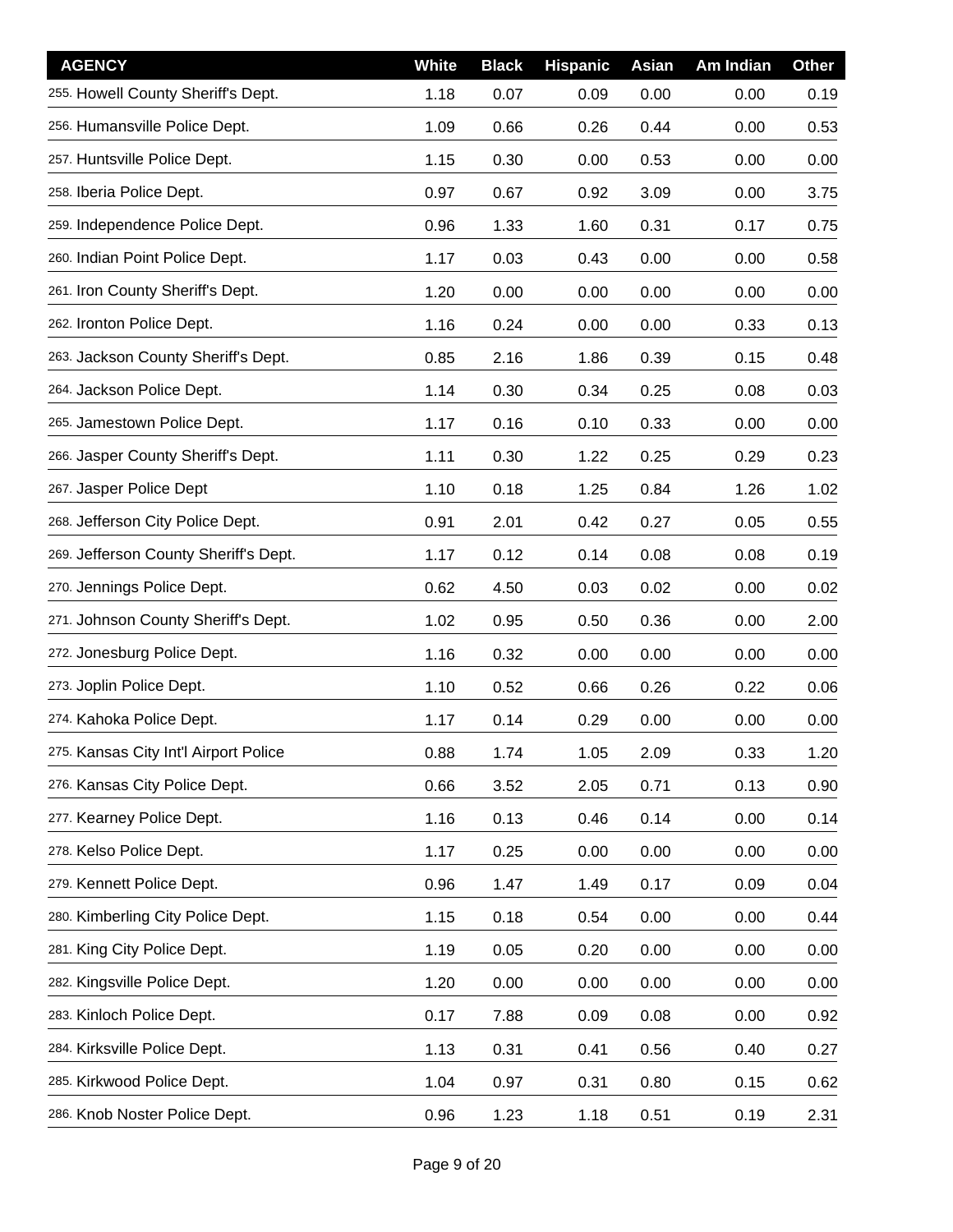| <b>AGENCY</b>                         | White | <b>Black</b> | <b>Hispanic</b> | Asian | Am Indian | <b>Other</b> |
|---------------------------------------|-------|--------------|-----------------|-------|-----------|--------------|
| 287. Knox County Sheriff's Dept.      | 1.20  | 0.00         | 0.00            | 0.00  | 0.00      | 0.00         |
| 288. La Grange Police Dept.           | 1.08  | 0.74         | 0.34            | 0.29  | 0.00      | 0.35         |
| 289. Laclede County Sheriff's Dept.   | 1.09  | 0.30         | 0.29            | 0.08  | 0.49      | 3.97         |
| 290. Ladue Police Dept.               | 0.98  | 1.33         | 0.30            | 1.56  | 0.20      | 0.49         |
| 291. Lafayette County Sheriff's Dept. | 1.03  | 0.88         | 1.13            | 0.32  | 0.41      | 0.77         |
| 292. Lake Lafayette Police Dept.      | 1.13  | 0.52         | 0.00            | 0.00  | 0.00      | 0.00         |
| 293. Lake Lotawana Police Dept.       | 1.13  | 0.32         | 0.53            | 0.42  | 0.00      | 0.43         |
| 294. Lake Ozark Police Dept.          | 1.15  | 0.25         | 0.34            | 0.36  | 0.15      | 0.09         |
| 295. Lake St. Louis Police Dept.      | 1.03  | 0.66         | 0.42            | 0.50  | 0.04      | 4.09         |
| 296. Lake Tapawingo Police Dept.      | 0.74  | 2.72         | 2.92            | 0.83  | 0.00      | 0.13         |
| 297. Lake Waukomis Police Dept.       | 1.09  | 0.40         | 1.39            | 0.56  | 0.00      | 0.11         |
| 298. Lake Winnebago Police Dept.      | 1.12  | 0.42         | 0.51            | 0.47  | 0.19      | 0.29         |
| 299. Lakeshire Police Dept.           | 1.06  | 0.69         | 0.66            | 1.47  | 0.00      | 0.00         |
| 300. Lamar Police Dept.               | 1.17  | 0.12         | 0.20            | 0.17  | 0.00      | 0.00         |
| 301. Lambert Airport Police Dept.     | 0.73  | 3.17         | 0.40            | 1.41  | 0.50      | 1.11         |
| 302. LaMonte Police Dept.             | 0.82  | 0.65         | 9.22            | 0.64  | 0.00      | 0.00         |
| 303. Lanagan Police Dept.             | 1.08  | 0.17         | 2.39            | 0.69  | 0.48      | 0.39         |
| 304. Lancaster Police Dept.           | 1.13  | 0.21         | 1.32            | 0.00  | 0.00      | 0.00         |
| 305. LaPlata Police Dept.             | 1.18  | 0.13         | 0.08            | 0.00  | 0.00      | 0.00         |
| 306. Lathrop Police Dept.             | 1.16  | 0.23         | 0.19            | 0.19  | 0.00      | 0.08         |
| 307. Laurie Police Dept.              | 1.17  | 0.13         | 0.00            | 0.27  | 0.00      | 0.49         |
| 308. Lawrence County Sheriff's Dept.  | 1.12  | 0.18         | 1.59            | 0.32  | 0.00      | 0.06         |
| 309. Lawson Police Dept.              | 1.17  | 0.15         | 0.31            | 0.00  | 0.39      | 0.00         |
| 310. Leadington Police Dept.          | 1.14  | 0.35         | 0.46            | 0.11  | 0.00      | 0.00         |
| 311. Leadwood Police Dept.            | 1.17  | 0.15         | 0.26            | 0.09  | 0.00      | 0.00         |
| 312. Leasburg Police Dept.            | 1.12  | 0.62         | 0.00            | 0.00  | 0.00      | 0.00         |
| 313. Lebanon Police Dept.             | 1.16  | 0.17         | 0.35            | 0.15  | 0.20      | 0.16         |
| 314. Lee's Summit Police Dept.        | 0.99  | 1.36         | 0.62            | 0.52  | 0.11      | 0.57         |
| 315. Leeton Police Dept.              | 1.20  | 0.00         | 0.00            | 0.00  | 0.00      | 0.00         |
| 316. Lewis County Sheriff's Dept.     | 1.16  | 0.24         | 0.08            | 0.28  | 0.00      | 0.34         |
| 317. Lexington Police Dept.           | 1.09  | 0.53         | 0.83            | 0.15  | 0.46      | 0.75         |
| 318. Liberal Police Dept.             | 1.17  | 0.22         | 0.00            | 0.00  | 0.00      | 0.00         |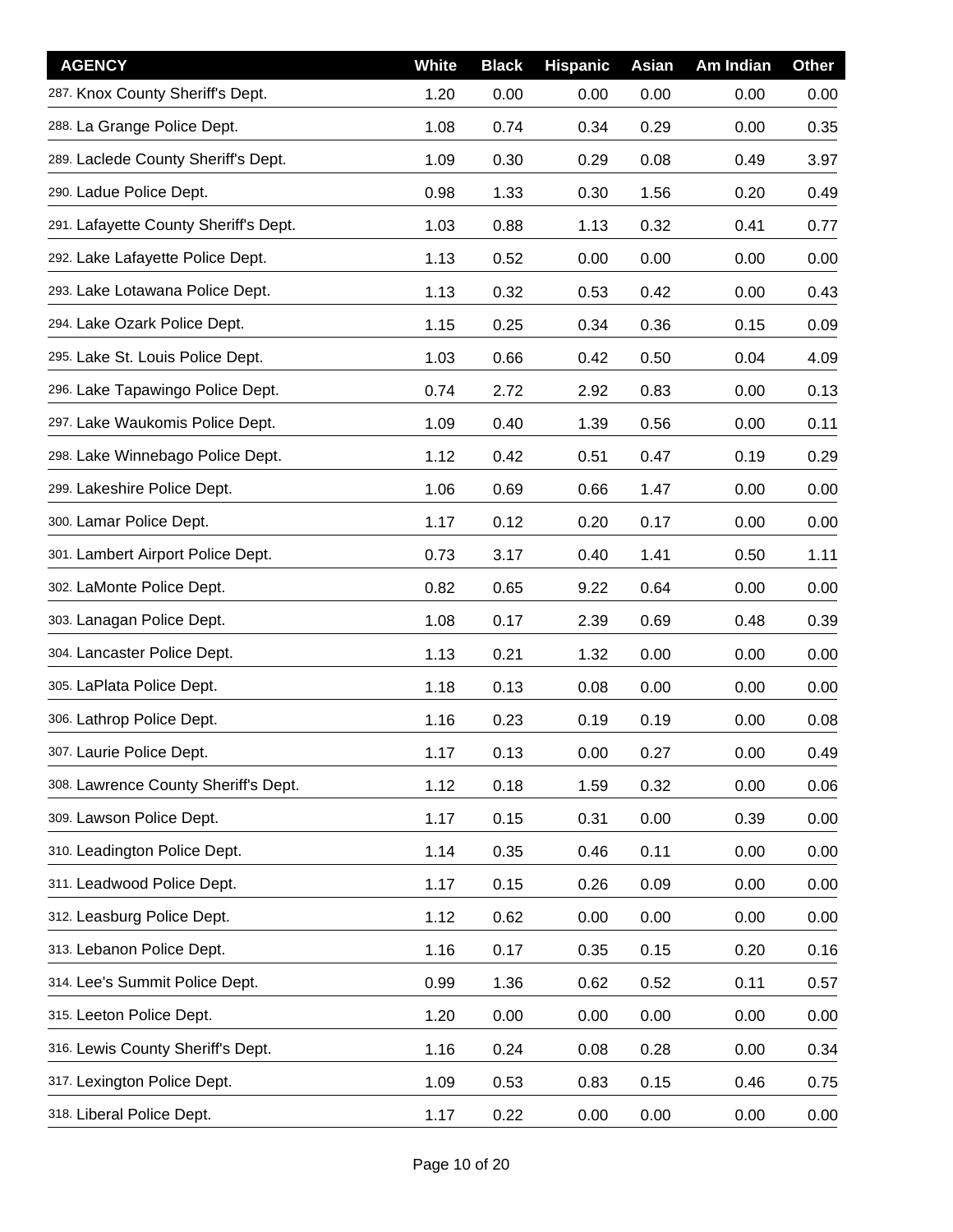| <b>AGENCY</b>                          | <b>White</b> | <b>Black</b> | <b>Hispanic</b> | Asian | Am Indian | <b>Other</b> |
|----------------------------------------|--------------|--------------|-----------------|-------|-----------|--------------|
| 319. Liberty Police Dept.              | 1.08         | 0.55         | 0.93            | 0.45  | 0.31      | 0.40         |
| 320. Licking Police Dept.              | 1.18         | 0.07         | 0.26            | 0.19  | 0.19      | 0.15         |
| 321. Lilbourn Police Dept.             | 0.79         | 3.19         | 0.00            | 0.00  | 0.00      | 0.00         |
| 322. Lincoln County Sheriff's Dept.    | 1.14         | 0.31         | 0.26            | 0.26  | 0.26      | 0.41         |
| 323. Lincoln Police Dept.              | 1.15         | 0.00         | 0.44            | 0.00  | 0.00      | 2.21         |
| 324. Lincoln University Police Dept.   | 0.47         | 5.47         | 0.57            | 0.24  | 0.00      | 0.00         |
| 325. Linn County Sheriff's Dept.       | 1.14         | 0.27         | 0.64            | 0.54  | 0.00      | 0.00         |
| 326. Linn Creek Police Dept.           | 1.17         | 0.07         | 0.53            | 0.22  | 0.00      | 0.00         |
| 327. Linn Police Dept.                 | 1.18         | 0.10         | 0.10            | 0.08  | 0.00      | 0.00         |
| 328. Livingston County Sheriff's Dept. | 1.08         | 0.54         | 0.50            | 1.05  | 0.00      | 0.77         |
| 329. Lockwood Police Dept.             | 1.20         | 0.00         | 0.00            | 0.00  | 0.00      | 0.00         |
| 330. Lone Jack Police Dept.            | 1.08         | 0.66         | 0.63            | 0.56  | 0.15      | 0.45         |
| 331. Louisiana Police Dept.            | 1.12         | 0.46         | 0.41            | 0.23  | 0.00      | 0.28         |
| 332. Lowry City Police Dept.           | 1.20         | 0.00         | 0.00            | 0.00  | 0.00      | 0.00         |
| 333. Macon County Sheriff's Dept.      | 1.13         | 0.52         | 0.00            | 0.40  | 0.00      | 0.00         |
| 334. Macon Police Dept.                | 1.07         | 0.69         | 0.54            | 0.62  | 0.21      | 0.59         |
| 335. Madison County Sheriff's Dept.    | 1.13         | 0.15         | 1.50            | 0.00  | 0.00      | 0.00         |
| 336. Malden Police Dept.               | 0.87         | 2.39         | 0.63            | 0.12  | 0.00      | 0.00         |
| 337. Manchester Police Dept.           | 1.04         | 0.62         | 0.81            | 1.85  | 0.27      | 1.26         |
| 338. Mansfield Police Dept.            | 1.18         | 0.04         | 0.18            | 0.61  | 0.00      | 0.00         |
| 339. Maplewood Police Dept.            | 0.68         | 3.69         | 0.46            | 1.02  | 0.20      | 0.45         |
| 340. Marble Hill Police Dept.          | 1.19         | 0.02         | 0.10            | 0.16  | 0.00      | 0.10         |
| 341. Marceline Police Dept.            | 1.16         | 0.07         | 0.77            | 0.16  | 0.00      | 0.00         |
| 342. Maries County Sheriff's Dept.     | 1.14         | 0.21         | 0.13            | 0.85  | 0.00      | 0.52         |
| 343. Marion County Sheriff's Dept.     | 1.12         | 0.51         | 0.07            | 0.24  | 0.00      | 0.43         |
| 344. Marionville Police Dept.          | 1.20         | 0.00         | 0.00            | 0.00  | 0.00      | 0.00         |
| 345. Marquand Police Dept.             | 1.20         | 0.00         | 0.00            | 0.00  | 0.00      | 0.00         |
| 346. Marshall Police Dept.             | 0.92         | 1.18         | 3.58            | 0.76  | 0.10      | 0.21         |
| 347. Marshfield Police Dept.           | 1.17         | 0.13         | 0.34            | 0.00  | 0.00      | 0.00         |
| 348. Marthasville Police Dept.         | 1.17         | 0.26         | 0.00            | 0.00  | 0.00      | 0.00         |
| 349. Martinsburg Police Dept.          | 1.20         | 0.00         | 0.00            | 0.00  | 0.00      | 0.00         |
| 350. Maryland Heights Police Dept.     | 0.85         | 2.13         | 0.98            | 1.26  | 0.19      | 1.43         |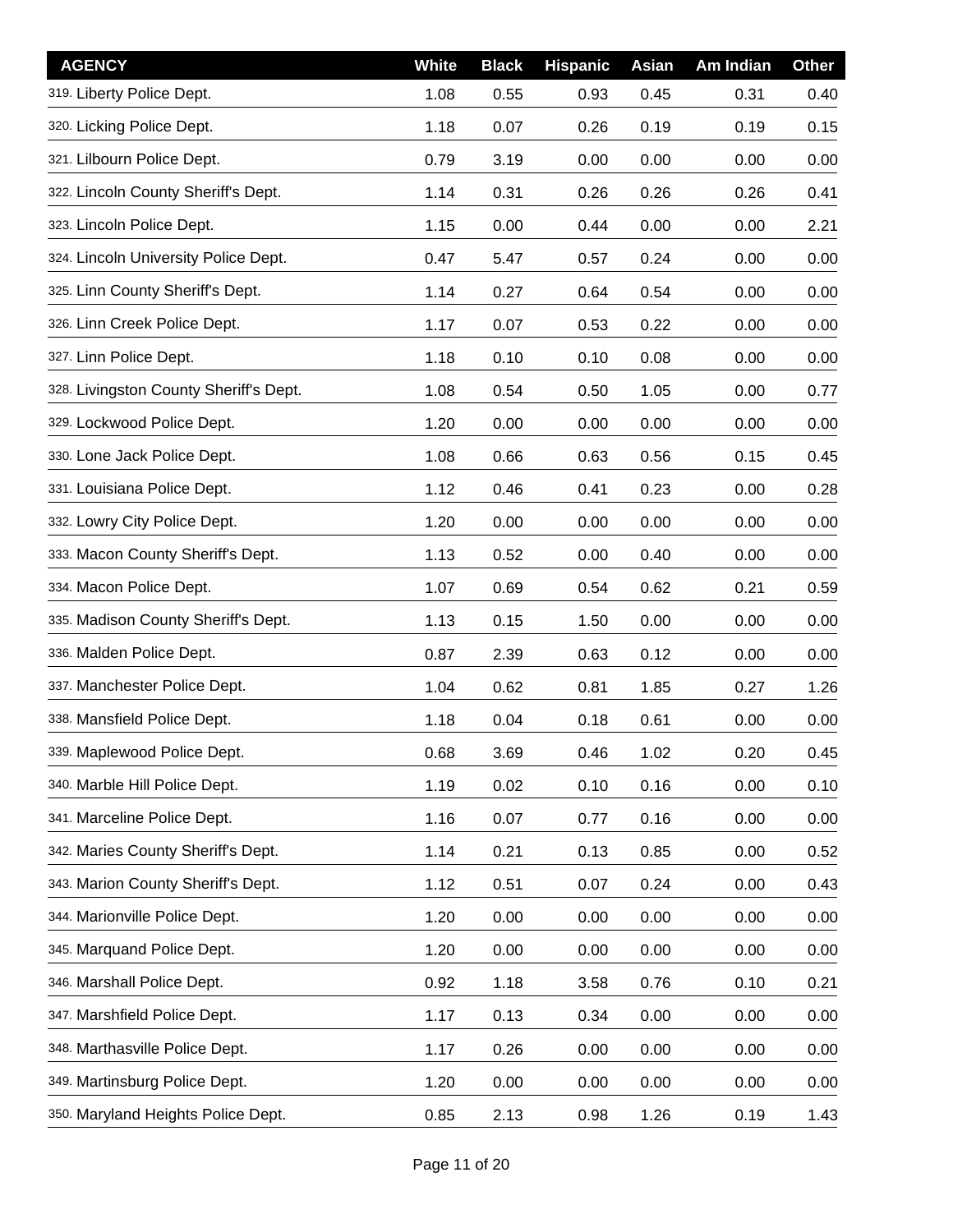| <b>AGENCY</b>                              | White | <b>Black</b> | <b>Hispanic</b> | Asian | Am Indian | <b>Other</b> |
|--------------------------------------------|-------|--------------|-----------------|-------|-----------|--------------|
| 351. Maryville Dept. of Public Safety      | 1.10  | 0.57         | 0.36            | 0.41  | 0.00      | 0.77         |
| 352. Matthews Police Dept.                 | 1.05  | 1.16         | 0.00            | 0.00  | 0.00      | 0.00         |
| 353. Maysville Police Dept.                | 1.20  | 0.00         | 0.00            | 0.00  | 0.00      | 0.00         |
| 354. McDonald County Sheriff's Dept.       | 0.98  | 0.27         | 3.66            | 0.87  | 0.38      | 3.19         |
| 355. Memphis Police Dept.                  | 1.18  | 0.12         | 0.00            | 0.00  | 0.00      | 0.00         |
| 356. Meramec College Police Dept.          | 0.00  | 9.32         | 0.00            | 0.00  | 0.00      | 0.00         |
| 357. Mercer County Sheriff's Dept.         | 1.16  | 0.00         | 0.90            | 0.00  | 0.00      | 0.92         |
| 358. Merriam Woods Police Dept.            | 1.14  | 0.05         | 1.47            | 0.00  | 1.05      | 0.00         |
| 359. Mexico Police Dept.                   | 0.89  | 2.04         | 1.60            | 0.10  | 0.00      | 0.00         |
| 360. Milan Police Dept.                    | 0.88  | 0.08         | 10.14           | 0.00  | 0.00      | 0.00         |
| 361. Miller County Sheriff's Dept.         | 1.16  | 0.13         | 0.39            | 0.08  | 0.00      | 0.30         |
| 362. Miner Police Dept.                    | 0.95  | 1.85         | 0.32            | 0.00  | 0.00      | 0.00         |
| 363. Mineral Area College DPS              | 1.20  | 0.00         | 0.00            | 0.00  | 0.00      | 0.00         |
| 364. Mississippi County Sheriff's Dept.    | 0.95  | 1.50         | 1.27            | 0.00  | 0.00      | 0.86         |
| 365. Missouri Capitol Police               | 0.96  | 1.49         | 0.78            | 1.30  | 0.00      | 0.00         |
| 366. Missouri Dept. Nat. Res.-Park Rangers | 1.16  | 0.15         | 0.42            | 0.20  | 0.13      | 0.16         |
| 367. Missouri Dept. of Conservation        | 1.17  | 0.14         | 0.16            | 0.53  | 0.00      | 0.00         |
| 368. Missouri Southern State University    | 0.79  | 2.26         | 1.57            | 0.00  | 0.00      | 4.78         |
| 369. Missouri State Highway Patrol         | 1.07  | 0.73         | 0.73            | 0.43  | 0.11      | 0.42         |
| 370. Missouri State Water Patrol           | 1.02  | 0.86         | 1.35            | 0.75  | 0.00      | 0.91         |
| 371. Missouri University of Sci & Tech PD  | 0.95  | 0.72         | 0.50            | 6.27  | 0.00      | 1.53         |
| 372. Missouri Western State University     | 0.92  | 1.99         | 0.00            | 0.42  | 0.00      | 1.29         |
| 373. Moberly Police Dept.                  | 1.10  | 0.70         | 0.16            | 0.07  | 0.21      | 0.08         |
| 374. Moline Acres Police Dept.             | 0.07  | 8.68         | 0.10            | 0.12  | 0.09      | 0.11         |
| 375. Monett Police Dept.                   | 1.02  | 0.04         | 5.08            | 0.72  | 0.31      | 0.35         |
| 376. Moniteau County Sheriff's Dept.       | 1.05  | 0.47         | 2.95            | 0.00  | 0.00      | 0.00         |
| 377. Monroe City Police Dept.              | 1.04  | 1.20         | 0.17            | 0.29  | 0.00      | 0.00         |
| 378. Monroe County Sheriff's Dept.         | 1.12  | 0.56         | 0.13            | 0.22  | 0.00      | 0.00         |
| 379. Montgomery City Police Dept.          | 1.15  | 0.28         | 0.39            | 0.00  | 0.00      | 0.00         |
| 380. Montgomery County Sheriff's Dept.     | 1.16  | 0.18         | 0.37            | 0.00  | 0.00      | 0.00         |
| 381. Morehouse Police Dept.                | 1.10  | 0.57         | 0.34            | 0.00  | 0.00      | 0.69         |
| 382. Morgan County Sheriff's Dept.         | 1.13  | 0.18         | 0.25            | 0.14  | 0.42      | 2.35         |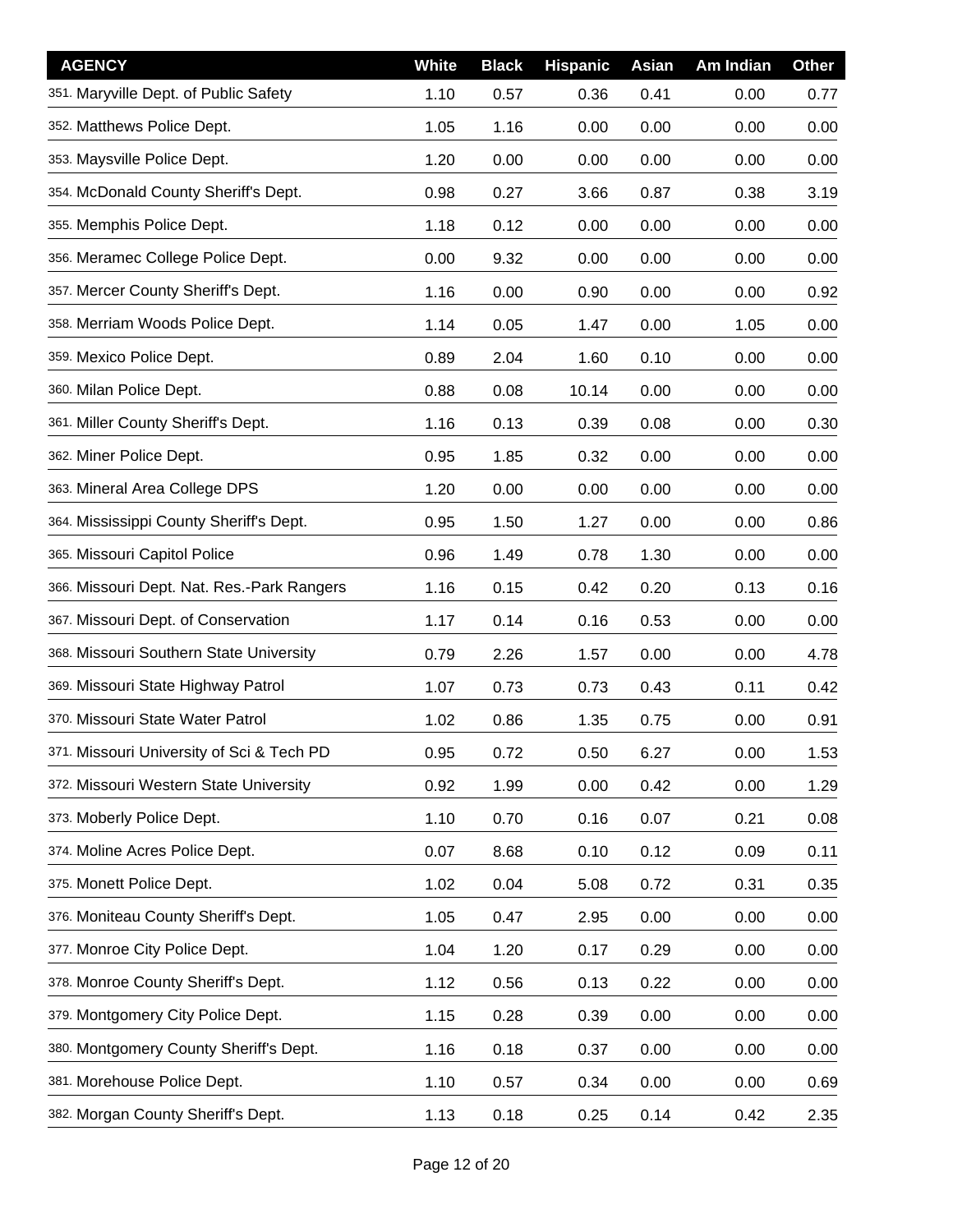| <b>AGENCY</b>                            | White | <b>Black</b> | <b>Hispanic</b> | Asian | Am Indian | <b>Other</b> |
|------------------------------------------|-------|--------------|-----------------|-------|-----------|--------------|
| 383. Morley Police Dept.                 | 0.93  | 2.07         | 0.00            | 0.00  | 0.00      | 0.00         |
| 384. Mosby Police Dept.                  | 1.12  | 0.42         | 0.65            | 0.12  | 0.00      | 0.00         |
| 385. Moscow Mills Police Dept.           | 1.12  | 0.43         | 0.37            | 0.03  | 0.64      | 0.33         |
| 386. Mound City Police Dept.             | 1.15  | 0.20         | 0.85            | 0.00  | 0.00      | 0.00         |
| 387. Mount Vernon Police Dept.           | 1.17  | 0.05         | 0.68            | 0.16  | 0.09      | 0.00         |
| 388. Mountain Grove Police Dept.         | 1.18  | 0.05         | 0.19            | 0.00  | 0.00      | 0.38         |
| 389. Mountain View Police Dept.          | 1.17  | 0.13         | 0.15            | 0.13  | 0.39      | 0.16         |
| 390. Napoleon Police Dept.               | 1.13  | 0.25         | 1.05            | 0.00  | 0.00      | 0.00         |
| 391. Naylor Police Dept.                 | 1.12  | 0.60         | 0.00            | 0.00  | 0.00      | 0.00         |
| 392. Neosho Police Dept.                 | 1.07  | 0.14         | 2.58            | 1.76  | 0.19      | 0.04         |
| 393. Nevada Police Dept.                 | 1.17  | 0.12         | 0.24            | 0.12  | 0.00      | 0.20         |
| 394. New Bloomfield Police Dept.         | 1.15  | 0.31         | 0.00            | 0.16  | 0.00      | 0.57         |
| 395. New Florence Police Dept.           | 1.12  | 0.60         | 0.23            | 0.00  | 0.00      | 0.00         |
| 396. New Franklin Police Dept.           | 1.12  | 0.52         | 0.00            | 0.00  | 0.00      | 0.73         |
| 397. New Haven Police Dept.              | 1.16  | 0.16         | 0.54            | 0.09  | 0.00      | 0.00         |
| 398. New London Police Dept.             | 1.06  | 1.07         | 0.00            | 0.00  | 0.00      | 0.00         |
| 399. New Madrid County Sheriff's Dept.   | 0.83  | 2.23         | 1.54            | 0.57  | 2.59      | 0.70         |
| 400. New Madrid Police Dept.             | 0.65  | 4.29         | 0.00            | 0.00  | 0.00      | 0.00         |
| 401. New Melle Police Dept.              | 1.18  | 0.07         | 0.11            | 0.12  | 0.00      | 0.08         |
| 402. Newburg Police Dept.                | 1.16  | 0.33         | 0.00            | 0.00  | 0.00      | 0.00         |
| 403. Newton County Sheriff's Dept.       | 1.09  | 0.17         | 1.68            | 0.87  | 0.11      | 1.58         |
| 404. Niangua Police Dept.                | 1.19  | 0.00         | 0.41            | 0.00  | 0.00      | 0.00         |
| 405. Nixa Police Dept.                   | 1.17  | 0.10         | 0.24            | 0.14  | 0.05      | 0.23         |
| 406. Nodaway County Sheriff's Dept.      | 1.15  | 0.24         | 0.24            | 0.16  | 0.00      | 0.67         |
| 407. Noel Police Dept.                   | 0.86  | 0.30         | 7.04            | 2.24  | 0.66      | 2.66         |
| 408. Norborne Police Dept.               | 1.20  | 0.00         | 0.00            | 0.00  | 0.00      | 0.00         |
| 409. Normandy Police Dept.               | 0.37  | 6.24         | 0.10            | 0.59  | 0.20      | 0.80         |
| 410. North Kansas City Police Dept.      | 0.87  | 1.72         | 1.81            | 1.86  | 0.13      | 1.08         |
| 411. Northmoor Police Dept.              | 0.93  | 1.43         | 1.45            | 1.43  | 0.00      | 1.09         |
| 412. Northwoods Police Dept.             | 0.26  | 7.17         | 0.12            | 0.26  | 0.00      | 0.25         |
| 413. Norwood Police Dept.                | 1.19  | 0.06         | 0.00            | 0.00  | 0.00      | 0.00         |
| 414. NW MO State University Police Dept. | 0.97  | 1.19         | 0.46            | 1.84  | 0.46      | 1.31         |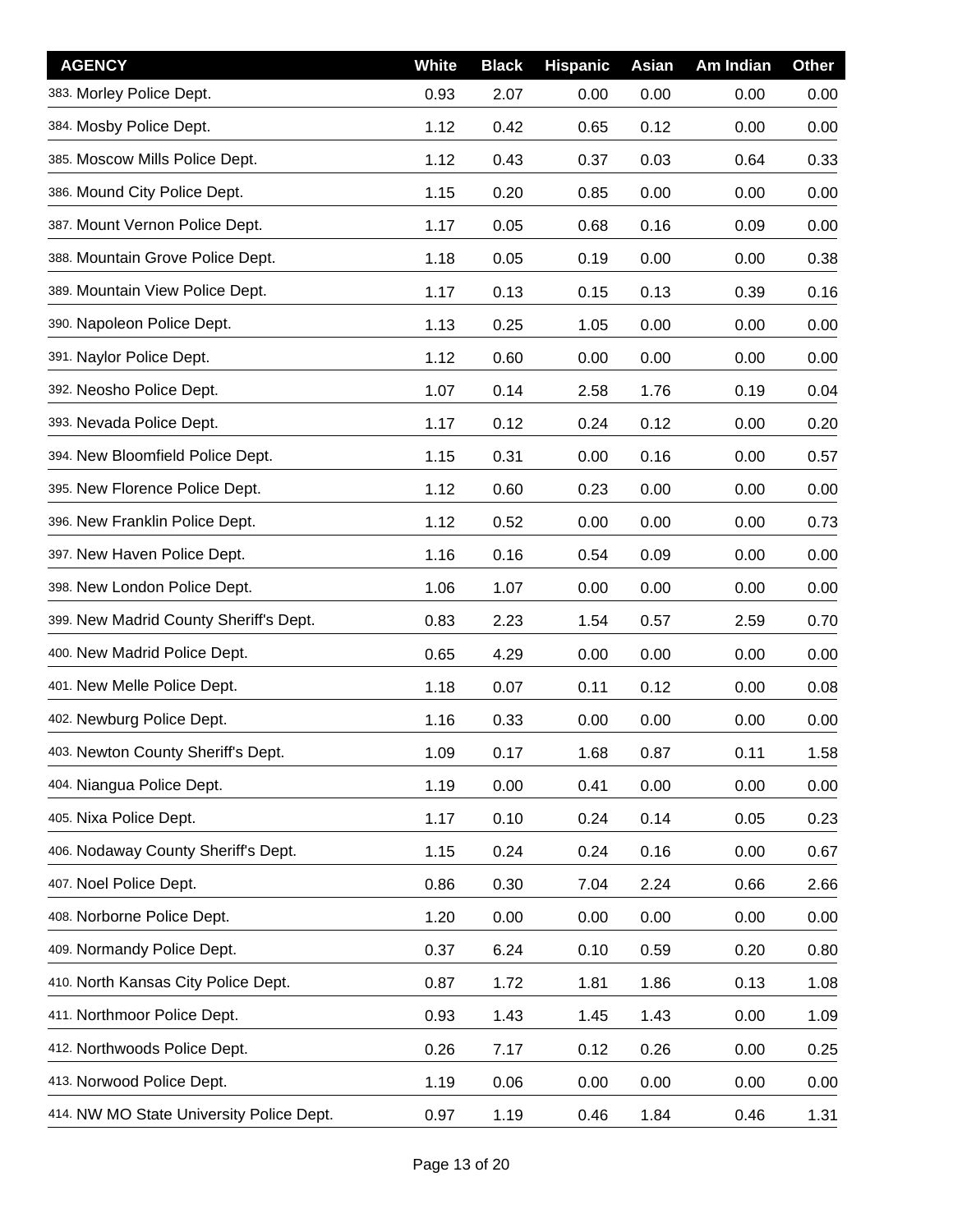| <b>AGENCY</b>                        | <b>White</b> | <b>Black</b> | <b>Hispanic</b> | Asian | Am Indian | <b>Other</b> |
|--------------------------------------|--------------|--------------|-----------------|-------|-----------|--------------|
| 415. Oak Grove Police Dept.          | 1.14         | 0.26         | 0.39            | 0.20  | 0.20      | 0.44         |
| 416. Oakview Police Dept.            | 1.01         | 0.87         | 1.69            | 0.82  | 0.43      | 0.52         |
| 417. Odessa Police Dept.             | 1.16         | 0.20         | 0.41            | 0.23  | 0.00      | 0.00         |
| 418. O'Fallon Police Dept.           | 1.06         | 0.71         | 0.72            | 0.62  | 0.24      | 0.67         |
| 419. Olivette Police Dept.           | 0.73         | 3.01         | 0.40            | 2.98  | 0.17      | 0.77         |
| 420. Oregon County Sheriff's Dept.   | 1.19         | 0.08         | 0.00            | 0.00  | 0.00      | 0.00         |
| 421. Oregon Police Dept.             | 1.20         | 0.00         | 0.00            | 0.00  | 0.00      | 0.00         |
| 422. Oronogo Police Dept.            | 1.14         | 0.05         | 1.60            | 0.09  | 0.00      | 0.31         |
| 423. Orrick Police Dept.             | 1.13         | 0.32         | 0.38            | 0.95  | 0.00      | 0.00         |
| 424. Osage Beach Police Dept.        | 1.14         | 0.22         | 0.60            | 0.38  | 0.00      | 0.24         |
| 425. Osage County Sheriff's Dept.    | 1.17         | 0.13         | 0.35            | 0.30  | 0.00      | 0.00         |
| 426. Osceola Police Dept.            | 1.15         | 0.22         | 0.18            | 0.00  | 0.00      | 0.74         |
| 427. Otterville Police Dept.         | 1.18         | 0.00         | 0.52            | 0.00  | 0.00      | 0.00         |
| 428. Overland Police Dept.           | 0.67         | 3.63         | 1.13            | 1.04  | 0.05      | 0.50         |
| 429. Owensville Police Dept.         | 1.19         | 0.05         | 0.05            | 0.09  | 0.27      | 0.11         |
| 430. Ozark County Sheriff's Dept.    | 1.20         | 0.00         | 0.00            | 0.00  | 0.00      | 0.00         |
| 431. Ozark Police Dept.              | 1.16         | 0.15         | 0.69            | 0.16  | 0.09      | 0.04         |
| 432. Pacific Police Dept.            | 1.16         | 0.27         | 0.21            | 0.03  | 0.21      | 0.13         |
| 433. Pagedale Police Dept.           | 0.24         | 7.17         | 0.19            | 0.28  | 0.00      | 1.41         |
| 434. Palmyra Police Dept.            | 1.12         | 0.45         | 0.22            | 0.54  | 0.00      | 0.27         |
| 435. Park Hills Police Dept.         | 1.17         | 0.19         | 0.12            | 0.05  | 0.00      | 0.00         |
| 436. Parkville Police Dept.          | 1.03         | 0.73         | 1.09            | 1.48  | 0.08      | 0.87         |
| 437. Parma Police Dept.              | 0.69         | 3.81         | 0.48            | 0.00  | 0.00      | 0.00         |
| 438. Peculiar Police Dept.           | 1.12         | 0.41         | 0.63            | 0.24  | 0.08      | 0.10         |
| 439. Pemiscot County Sheriff's Dept. | 0.82         | 2.51         | 1.20            | 0.00  | 0.00      | 1.11         |
| 440. Perry County Sheriff's Dept.    | 1.09         | 0.71         | 0.39            | 0.00  | 0.25      | 0.20         |
| 441. Perry Police Dept.              | 1.11         | 0.00         | 0.00            | 4.98  | 0.00      | 0.00         |
| 442. Perryville Police Dept.         | 1.17         | 0.07         | 0.45            | 0.10  | 0.00      | 0.00         |
| 443. Pettis County Sheriff's Dept.   | 1.05         | 0.50         | 2.23            | 0.41  | 0.00      | 0.34         |
| 444. Pevely Police Dept.             | 1.15         | 0.35         | 0.00            | 0.07  | 0.00      | 0.00         |
| 445. Phelps County Sheriff's Dept.   | 1.09         | 0.38         | 1.01            | 0.53  | 0.18      | 0.86         |
| 446. Piedmont Police Dept.           | 1.18         | 0.00         | 0.55            | 0.00  | 0.00      | 0.00         |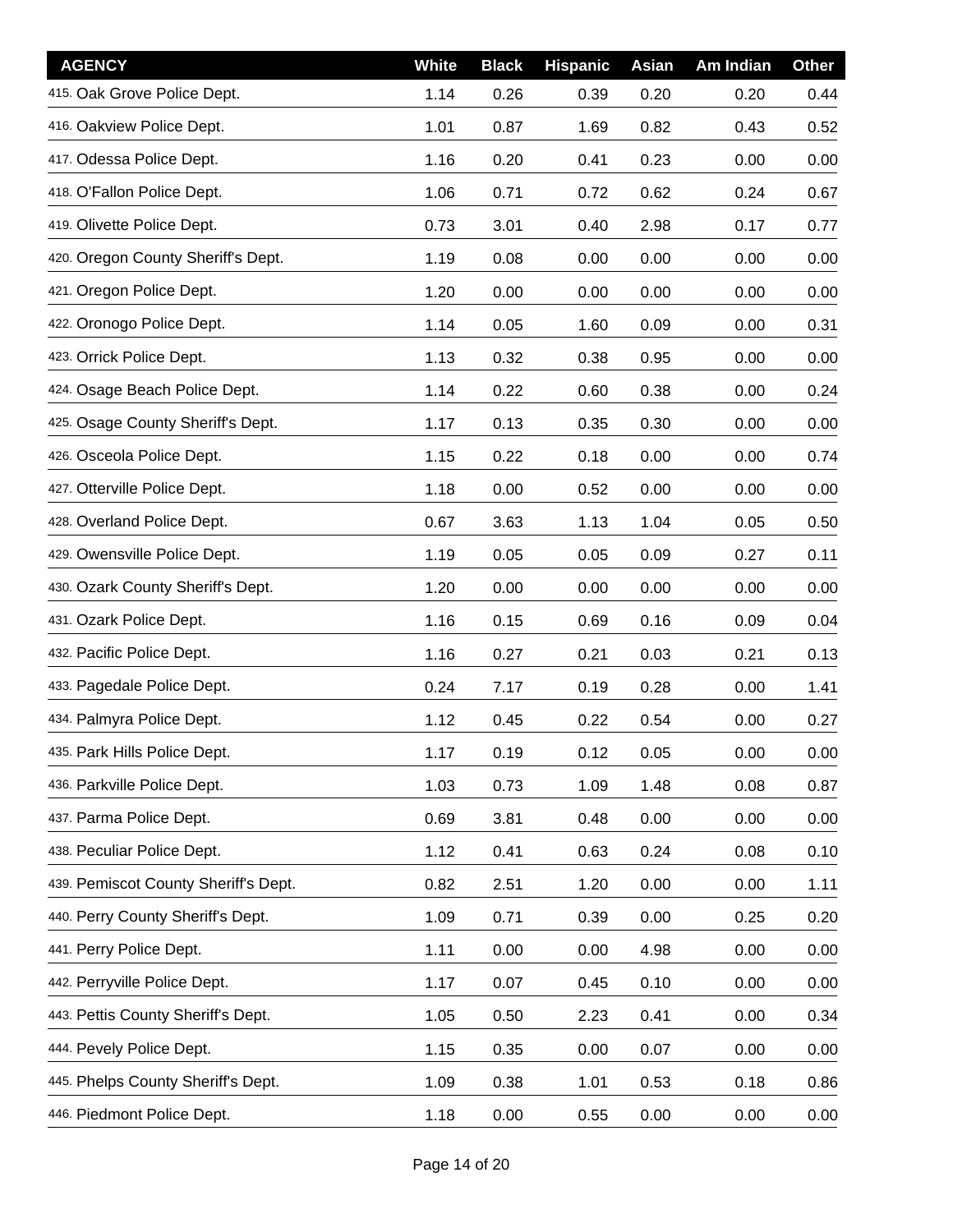| <b>AGENCY</b>                        | White | <b>Black</b> | <b>Hispanic</b> | Asian | Am Indian | <b>Other</b> |
|--------------------------------------|-------|--------------|-----------------|-------|-----------|--------------|
| 447. Pierce City Police Dept.        | 1.10  | 0.13         | 2.39            | 0.44  | 0.00      | 0.00         |
| 448. Pike County Sheriff's Dept.     | 1.10  | 0.52         | 0.69            | 0.05  | 0.24      | 0.70         |
| 449. Pilot Grove Police Dept.        | 1.12  | 0.58         | 0.00            | 0.00  | 0.00      | 0.00         |
| 450. Pilot Knob Police Dept.         | 1.12  | 0.30         | 0.00            | 1.66  | 1.25      | 0.00         |
| 451. Pine Lawn Police Dept.          | 0.32  | 6.52         | 0.35            | 0.73  | 0.06      | 0.79         |
| 452. Pineville Police Dept.          | 1.04  | 0.47         | 2.18            | 1.06  | 0.70      | 0.82         |
| 453. Platte City Police Dept.        | 1.06  | 0.75         | 1.11            | 0.39  | 0.00      | 0.31         |
| 454. Platte County Sheriff's Dept.   | 1.00  | 1.03         | 1.23            | 0.79  | 0.05      | 0.89         |
| 455. Platte Woods Police Dept.       | 0.94  | 1.44         | 1.69            | 0.92  | 0.23      | 0.09         |
| 456. Plattsburg Police Dept.         | 1.08  | 0.84         | 0.25            | 0.00  | 0.00      | 0.00         |
| 457. Pleasant Hill Police Dept.      | 1.17  | 0.13         | 0.35            | 0.04  | 0.13      | 0.20         |
| 458. Pleasant Hope Police Dept.      | 0.60  | 4.65         | 0.00            | 0.00  | 0.40      | 0.00         |
| 459. Pleasant Valley Police Dept.    | 1.02  | 0.95         | 1.10            | 0.55  | 0.64      | 0.46         |
| 460. Polk County Sheriff's Dept.     | 1.18  | 0.07         | 0.07            | 0.11  | 0.00      | 0.27         |
| 461. Polo Police Dept.               | 1.14  | 0.00         | 0.72            | 1.21  | 0.00      | 0.74         |
| 462. Poplar Bluff Police Dept.       | 1.05  | 1.12         | 0.19            | 0.11  | 0.14      | 0.10         |
| 463. Portageville Police Dept.       | 0.94  | 2.05         | 0.00            | 0.00  | 0.00      | 0.00         |
| 464. Potosi Police Dept.             | 1.19  | 0.09         | 0.00            | 0.07  | 0.00      | 0.00         |
| 465. Prairie Home Police Dept.       | 1.20  | 0.00         | 0.00            | 0.00  | 0.00      | 0.00         |
| 466. Pulaski County Sheriff's Dept.  | 1.03  | 0.80         | 1.70            | 0.37  | 0.74      | 0.00         |
| 467. Purdy Police Dept.              | 0.98  | 0.00         | 6.54            | 0.75  | 0.00      | 0.46         |
| 468. Puxico Police Dept.             | 1.18  | 0.14         | 0.00            | 0.00  | 0.00      | 0.00         |
| 469. Queen City Police Dept.         | 1.17  | 0.23         | 0.00            | 0.00  | 0.00      | 0.00         |
| 470. Qulin Police Dept.              | 1.10  | 0.57         | 0.28            | 0.35  | 0.00      | 0.43         |
| 471. Ralls County Sheriff's Dept.    | 1.15  | 0.42         | 0.00            | 0.00  | 0.00      | 0.00         |
| 472. Randolph County Sheriff's Dept. | 1.09  | 0.78         | 0.36            | 0.00  | 0.00      | 0.00         |
| 473. Randolph Police Dept.           | 0.83  | 2.22         | 2.06            | 1.04  | 0.00      | 0.00         |
| 474. Ray County Sheriff's Dept.      | 1.14  | 0.30         | 0.54            | 0.30  | 0.00      | 0.00         |
| 475. Raymore Police Dept.            | 1.02  | 1.16         | 0.59            | 0.31  | 0.15      | 0.52         |
| 476. Raytown Police Dept.            | 0.55  | 4.81         | 0.84            | 0.31  | 0.00      | 0.17         |
| 477. Reeds Spring Police Dept.       | 1.17  | 0.10         | 0.31            | 0.00  | 0.00      | 0.21         |
| 478. Republic Police Dept.           | 1.16  | 0.11         | 0.49            | 0.31  | 0.20      | 0.16         |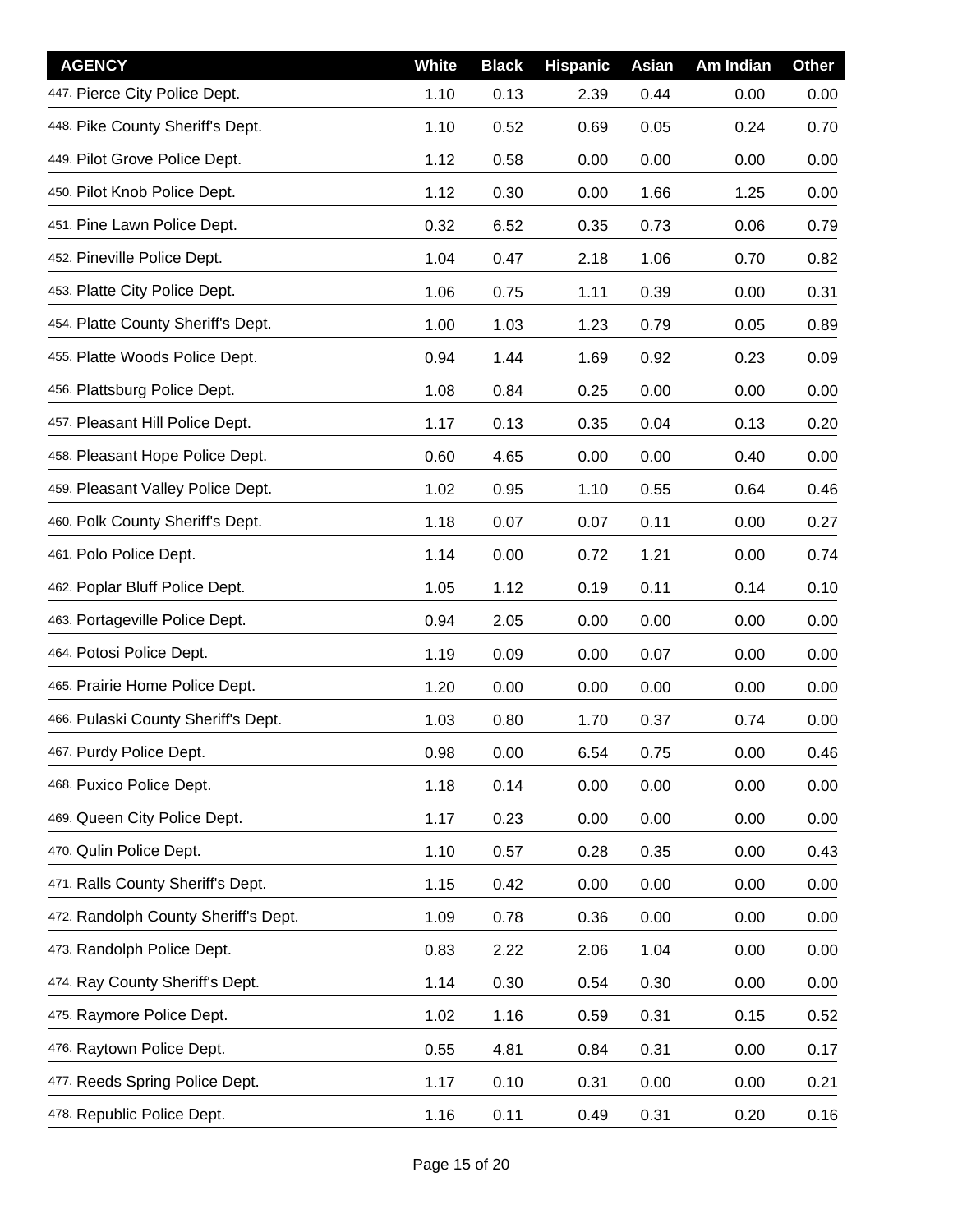| <b>AGENCY</b>                         | <b>White</b> | <b>Black</b> | <b>Hispanic</b> | Asian | Am Indian | <b>Other</b> |
|---------------------------------------|--------------|--------------|-----------------|-------|-----------|--------------|
| 479. Reynolds County Sheriff's Dept.  | 1.18         | 0.15         | 0.00            | 0.00  | 0.00      | 0.00         |
| 480. Rich Hill Police Dept.           | 1.18         | 0.06         | 0.25            | 0.00  | 0.00      | 0.00         |
| 481. Richland Police Dept.            | 1.14         | 0.33         | 0.49            | 0.36  | 0.00      | 0.00         |
| 482. Richmond Heights Police Dept.    | 0.93         | 1.71         | 0.23            | 1.22  | 0.35      | 0.83         |
| 483. Richmond Police Dept.            | 1.14         | 0.35         | 0.32            | 0.14  | 0.00      | 0.06         |
| 484. Ripley County Sheriff's Dept.    | 1.20         | 0.00         | 0.00            | 0.00  | 0.00      | 0.00         |
| 485. Risco Police Dept.               | 0.96         | 1.63         | 0.97            | 0.00  | 0.00      | 0.00         |
| 486. Riverside Dept. of Public Safety | 0.82         | 2.15         | 1.77            | 1.49  | 0.69      | 0.72         |
| 487. Riverview Police Dept.           | 0.10         | 8.42         | 0.08            | 0.13  | 0.00      | 0.63         |
| 488. Rock Hill Police Dept.           | 1.02         | 1.14         | 0.36            | 0.88  | 0.21      | 0.32         |
| 489. Rock Port Police Dept.           | 1.15         | 0.26         | 0.39            | 0.00  | 0.00      | 0.00         |
| 490. Rockaway Beach Police Dept.      | 1.15         | 0.17         | 0.70            | 0.00  | 0.00      | 0.35         |
| 491. Rogersville Police Dept.         | 1.18         | 0.09         | 0.15            | 0.09  | 0.00      | 0.00         |
| 492. Rolla Police Dept.               | 1.10         | 0.53         | 0.39            | 0.99  | 0.08      | 0.00         |
| 493. Rosebud Police Dept.             | 1.07         | 0.79         | 0.41            | 0.69  | 0.00      | 0.00         |
| 494. Salem Police Dept.               | 1.18         | 0.13         | 0.26            | 0.00  | 0.00      | 0.00         |
| 495. Saline County Sheriff's Dept.    | 1.17         | 0.13         | 0.54            | 0.00  | 0.00      | 0.00         |
| 496. Salisbury Police Dept.           | 1.15         | 0.35         | 0.00            | 0.00  | 0.00      | 0.00         |
| 497. Sarcoxie Police Dept.            | 1.14         | 0.09         | 1.31            | 0.62  | 0.00      | 0.00         |
| 498. Savannah Police Dept.            | 1.18         | 0.07         | 0.20            | 0.00  | 0.00      | 0.00         |
| 499. Schuyler County Sheriff's Dept.  | 0.52         | 0.00         | 0.00            | 4.05  | 0.00      | 39.42        |
| 500. Scotland County Sheriff's Dept.  | 1.18         | 0.04         | 0.33            | 0.00  | 0.00      | 0.00         |
| 501. Scott City Police Dept.          | 1.09         | 0.71         | 0.31            | 0.13  | 0.15      | 0.25         |
| 502. Scott County Sheriff's Dept.     | 1.03         | 1.12         | 0.38            | 0.06  | 0.58      | 0.35         |
| 503. SE MO State University - DPS     | 0.94         | 1.62         | 0.00            | 2.82  | 0.00      | 0.00         |
| 504. Sedalia Police Dept.             | 1.08         | 0.47         | 1.69            | 0.19  | 0.17      | 0.41         |
| 505. Seligman Police Dept.            | 1.13         | 0.04         | 1.59            | 0.31  | 0.92      | 0.00         |
| 506. Senath Police Dept.              | 0.90         | 0.04         | 8.87            | 0.15  | 0.00      | 1.12         |
| 507. Seneca Police Dept.              | 1.09         | 0.15         | 0.96            | 0.53  | 8.03      | 0.32         |
| 508. Seymour Police Dept.             | 1.14         | 0.24         | 0.72            | 0.45  | 0.00      | 0.18         |
| 509. Shannon County Sheriff's Dept.   | 1.20         | 0.00         | 0.00            | 0.00  | 0.00      | 0.00         |
| 510. Shelbina Police Dept.            | 1.16         | 0.18         | 0.33            | 0.18  | 0.00      | 0.00         |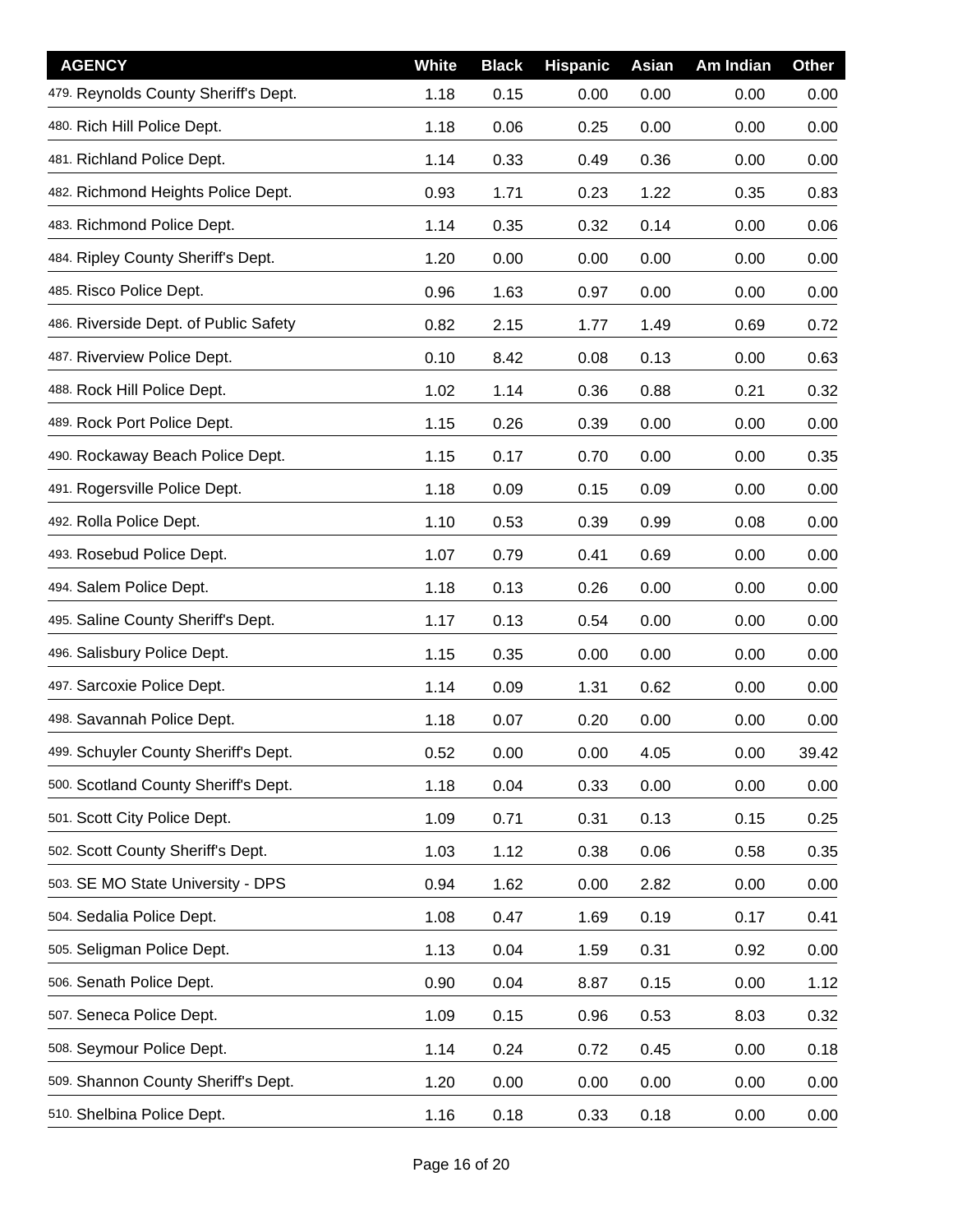| <b>AGENCY</b>                            | <b>White</b> | <b>Black</b> | <b>Hispanic</b> | <b>Asian</b> | Am Indian | Other |
|------------------------------------------|--------------|--------------|-----------------|--------------|-----------|-------|
| 511. Shelby County Sheriff's Dept.       | 1.13         | 0.18         | 0.38            | 0.95         | 0.00      | 1.15  |
| 512. Shrewsbury Police Dept.             | 1.01         | 1.20         | 0.36            | 0.84         | 0.24      | 0.42  |
| 513. Sikeston Police Dept.               | 0.81         | 2.90         | 0.28            | 0.08         | 0.00      | 0.53  |
| 514. Silex Police Dept.                  | 1.16         | 0.24         | 0.00            | 0.42         | 0.00      | 0.00  |
| 515. Slater Police Dept.                 | 1.12         | 0.43         | 0.00            | 0.37         | 0.00      | 0.91  |
| 516. Smithton Police Dept.               | 1.20         | 0.00         | 0.00            | 0.00         | 0.00      | 0.00  |
| 517. Smithville Police Dept.             | 1.14         | 0.21         | 0.72            | 0.60         | 0.15      | 0.12  |
| 518. Southwest City Police Dept.         | 0.71         | 0.06         | 14.21           | 0.89         | 2.00      | 0.54  |
| 519. Sparta Police Dept.                 | 1.17         | 0.05         | 0.53            | 0.00         | 0.27      | 0.00  |
| 520. Springfield Police Dept.            | 1.05         | 0.81         | 0.68            | 0.67         | 0.36      | 0.41  |
| 521. Springfield-Branson Ntl Airport PD  | 1.09         | 0.16         | 0.68            | 0.00         | 3.42      | 2.77  |
| 522. St. Ann Police Dept.                | 0.73         | 3.47         | 0.26            | 0.26         | 0.07      | 0.54  |
| 523. St. Charles City Parks & Rec. Dept. | 1.01         | 1.12         | 1.10            | 0.00         | 0.62      | 0.25  |
| 524. St. Charles Community College PD    | 0.93         | 2.07         | 0.00            | 0.00         | 0.00      | 0.00  |
| 525. St. Charles County Parks & Rec      | 1.18         | 0.05         | 0.00            | 0.00         | 0.00      | 0.87  |
| 526. St. Charles County Sheriff's Dept.  | 1.04         | 0.83         | 0.52            | 0.63         | 0.34      | 1.56  |
| 527. St. Charles Police Dept.            | 0.97         | 1.38         | 0.94            | 0.67         | 0.29      | 0.85  |
| 528. St. Clair County Sheriff's Dept.    | 1.20         | 0.00         | 0.00            | 0.00         | 0.00      | 0.00  |
| 529. St. Clair Police Dept.              | 1.17         | 0.12         | 0.19            | 0.18         | 0.14      | 0.00  |
| 530. St. Francois County Sheriff's Dept. | 1.14         | 0.41         | 0.14            | 0.00         | 0.00      | 0.00  |
| 531. St. James Police Dept.              | 1.16         | 0.18         | 0.47            | 0.06         | 0.00      | 0.07  |
| 532. St. John Police Dept.               | 0.47         | 5.38         | 0.82            | 0.43         | 0.00      | 0.38  |
| 533. St. Joseph Police Dept.             | 1.05         | 0.79         | 1.22            | 0.32         | 0.14      | 0.15  |
| 534. St. Louis City Police Dept.         | 0.39         | 6.09         | 0.41            | 0.33         | 0.17      | 0.58  |
| 535. St. Louis County Police Dept.       | 0.83         | 2.58         | 0.46            | 0.59         | 0.11      | 0.49  |
| 536. St. Louis Park Rangers              | 0.63         | 4.18         | 0.48            | 0.59         | 0.25      | 0.25  |
| 537. St. Mary Police Dept.               | 1.17         | 0.00         | 0.95            | 0.00         | 0.00      | 0.00  |
| 538. St. Peters Police Dept.             | 1.08         | 0.74         | 0.25            | 0.47         | 0.10      | 0.66  |
| 539. St. Peters Ranger Enforcement Div.  | 1.07         | 0.62         | 0.52            | 1.73         | 0.00      | 0.00  |
| 540. St. Robert Police Dept.             | 0.89         | 1.74         | 1.66            | 1.33         | 0.05      | 0.51  |
| 541. Ste. Genevieve Co. Sheriff's Dept.  | 1.03         | 0.99         | 0.48            | 0.31         | 0.28      | 1.16  |
| 542. Ste. Genevieve Police Dept.         | 1.18         | 0.11         | 0.06            | 0.09         | 0.00      | 0.00  |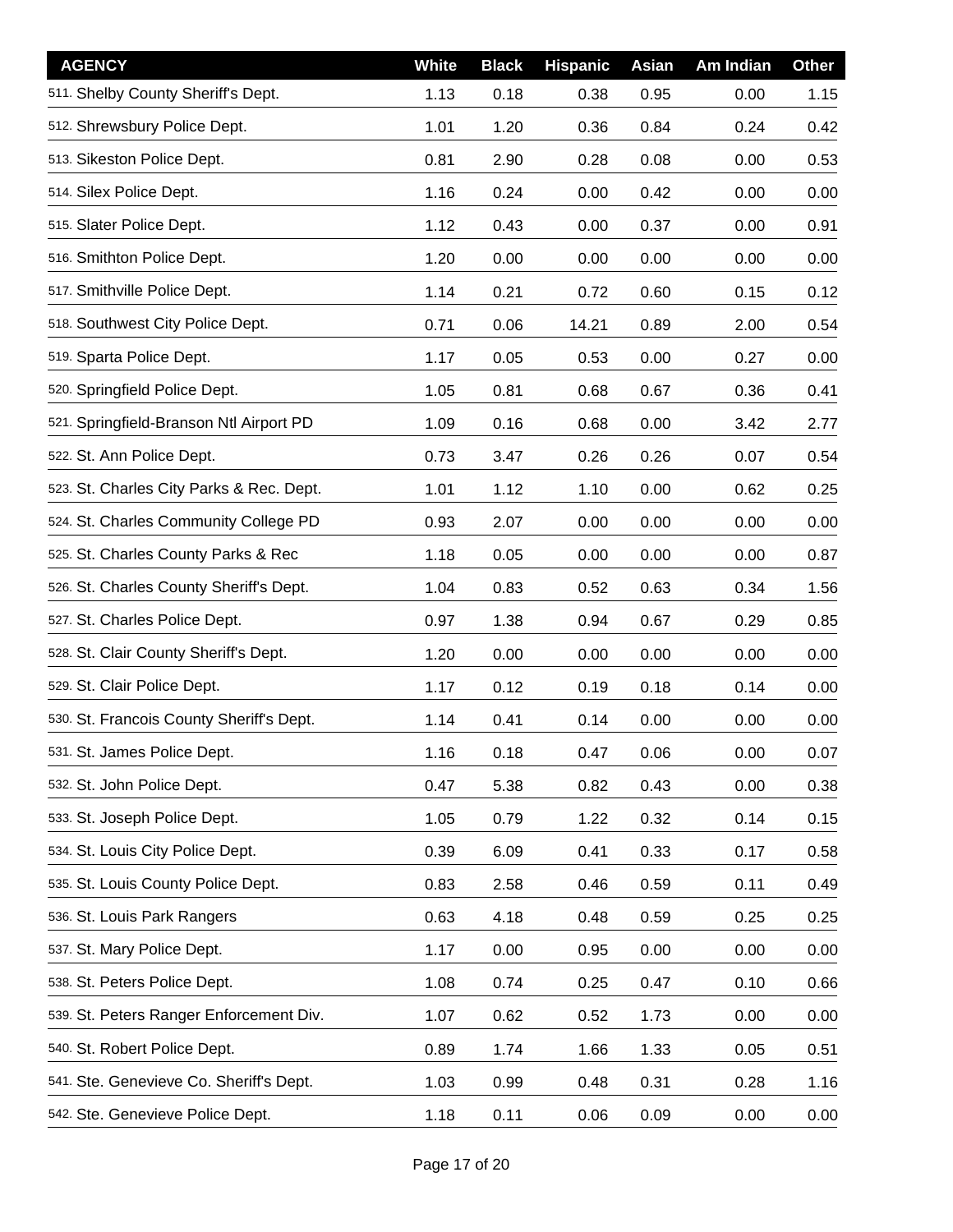| <b>AGENCY</b>                         | White | <b>Black</b> | <b>Hispanic</b> | Asian | Am Indian | <b>Other</b> |
|---------------------------------------|-------|--------------|-----------------|-------|-----------|--------------|
| 543. Steele Police Dept.              | 0.89  | 2.22         | 0.62            | 0.00  | 0.00      | 0.00         |
| 544. Steelville Police Dept.          | 1.17  | 0.06         | 0.13            | 0.75  | 0.00      | 0.00         |
| 545. Stewartsville Police Dept.       | 1.15  | 0.23         | 0.48            | 0.00  | 0.00      | 0.00         |
| 546. Stoddard County Sheriff's Dept.  | 1.14  | 0.43         | 0.22            | 0.05  | 0.00      | 0.06         |
| 547. Stone County Sheriff's Dept.     | 1.17  | 0.08         | 0.50            | 0.00  | 0.42      | 0.00         |
| 548. Stover Police Dept.              | 1.17  | 0.10         | 0.42            | 0.17  | 0.00      | 0.00         |
| 549. Strafford Police Dept.           | 1.12  | 0.32         | 0.66            | 0.55  | 0.12      | 0.43         |
| 550. Strasburg Police Dept.           | 1.20  | 0.00         | 0.00            | 0.00  | 0.00      | 0.00         |
| 551. Sturgeon Police Dept.            | 1.18  | 0.06         | 0.00            | 0.15  | 0.91      | 0.18         |
| 552. Sugar Creek Police Dept.         | 1.06  | 0.59         | 1.37            | 0.78  | 0.00      | 0.37         |
| 553. Sullivan County Sheriff's Dept.  | 1.00  | 0.22         | 5.54            | 0.00  | 0.00      | 0.00         |
| 554. Sullivan Police Dept.            | 1.19  | 0.05         | 0.21            | 0.00  | 0.00      | 0.00         |
| 555. Summersville Police Dept.        | 1.19  | 0.06         | 0.00            | 0.00  | 0.00      | 0.25         |
| 556. Sunrise Beach Police Dept.       | 1.15  | 0.12         | 1.07            | 0.00  | 0.00      | 0.00         |
| 557. Sunset Hills Police Dept.        | 1.07  | 0.85         | 0.22            | 0.56  | 0.38      | 0.04         |
| 558. Sweet Springs Police Dept.       | 1.14  | 0.24         | 0.40            | 1.01  | 0.00      | 0.00         |
| 559. Sycamore Hills Police Dept.      | 0.65  | 4.29         | 0.00            | 0.00  | 0.00      | 0.00         |
| 560. Taney County Sheriff's Dept.     | 1.15  | 0.14         | 0.74            | 0.36  | 0.12      | 0.10         |
| 561. Tarkio Police Dept.              | 1.18  | 0.09         | 0.18            | 0.00  | 0.30      | 0.12         |
| 562. Terre Du Lac Police Dept.        | 1.19  | 0.04         | 0.09            | 0.00  | 0.00      | 0.00         |
| 563. Texas County Sheriff's Dept.     | 1.15  | 0.12         | 0.76            | 0.42  | 0.00      | 0.00         |
| 564. Thayer Police Dept.              | 1.15  | 0.32         | 0.17            | 0.00  | 0.00      | 0.17         |
| 565. Theodosia Police Dept.           | 1.16  | 0.00         | 1.44            | 0.00  | 0.00      | 0.00         |
| 566. Three Rivers Community College   | 1.14  | 0.45         | 0.00            | 0.00  | 0.00      | 0.00         |
| 567. Tipton Police Dept.              | 1.03  | 0.45         | 3.48            | 0.00  | 0.00      | 0.00         |
| 568. Town and Country Police Dept.    | 1.03  | 1.00         | 0.31            | 1.15  | 0.26      | 0.30         |
| 569. Tracy Police Dept.               | 1.09  | 0.64         | 0.59            | 0.57  | 0.00      | 0.10         |
| 570. Trenton Police Dept.             | 1.17  | 0.10         | 0.46            | 0.00  | 0.47      | 0.00         |
| 571. Trimble Police Dept.             | 1.13  | 0.38         | 0.68            | 0.00  | 0.00      | 0.23         |
| 572. Troy Police Dept.                | 1.12  | 0.44         | 0.47            | 0.35  | 0.00      | 0.17         |
| 573. Truesdale Police Dept.           | 1.12  | 0.45         | 0.45            | 0.15  | 0.45      | 0.18         |
| 574. Truman State Univ. - Dept. of PS | 1.03  | 0.89         | 0.62            | 1.56  | 0.00      | 0.63         |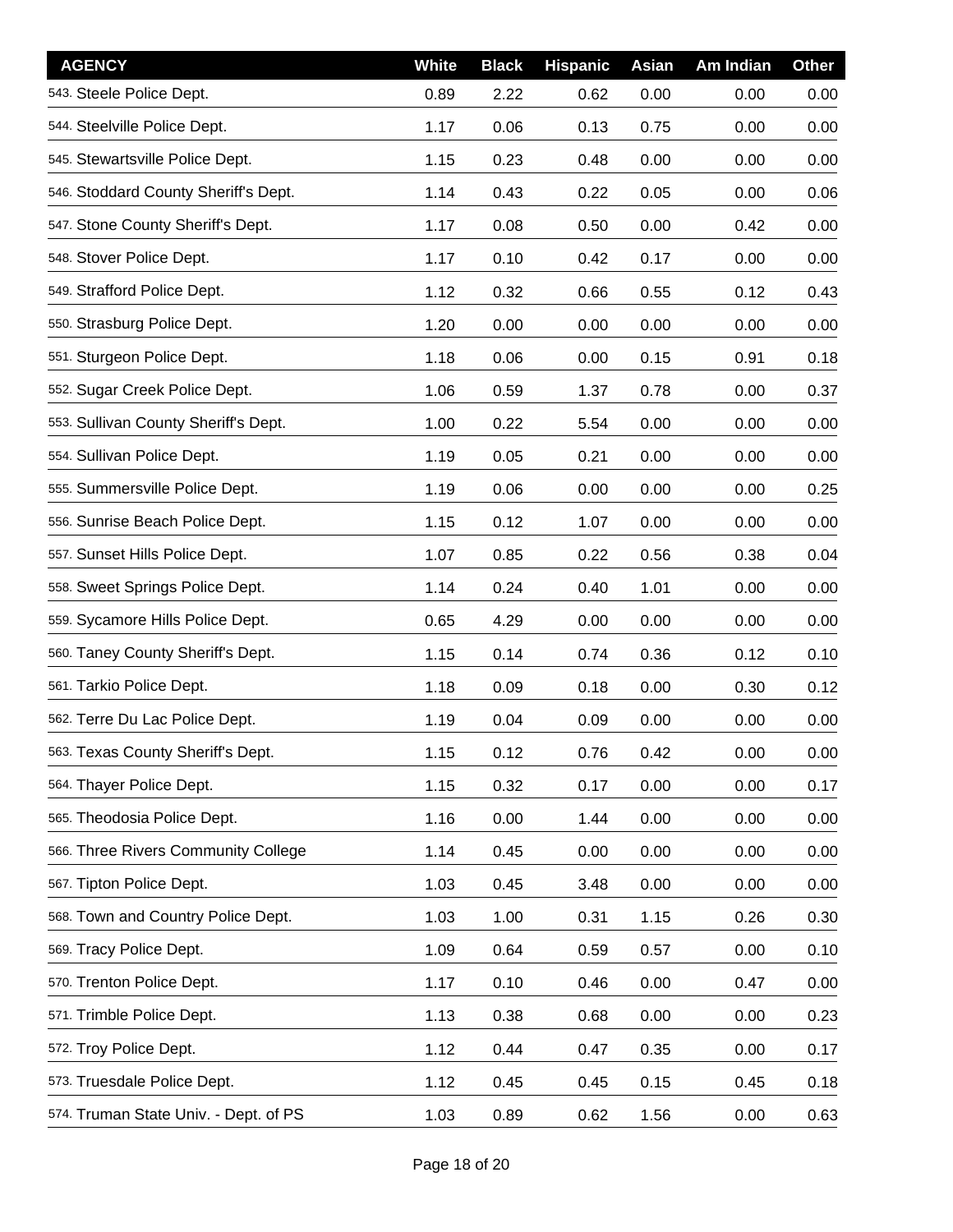| <b>AGENCY</b>                            | White | <b>Black</b> | <b>Hispanic</b> | Asian | Am Indian | <b>Other</b> |
|------------------------------------------|-------|--------------|-----------------|-------|-----------|--------------|
| 575. UCM - Dept. of Public Safety        | 0.95  | 1.43         | 0.31            | 0.92  | 0.39      | 2.07         |
| 576. Union Pacific Railroad Police - KC  | 0.96  | 1.55         | 0.00            | 0.00  | 0.00      | 2.63         |
| 577. Union Pacific Railroad Police - STL | 1.20  | 0.00         | 0.00            | 0.00  | 0.00      | 0.00         |
| 578. Union Police Dept.                  | 1.18  | 0.10         | 0.12            | 0.17  | 0.20      | 0.11         |
| 579. Unionville Police Dept.             | 1.19  | 0.10         | 0.00            | 0.00  | 0.00      | 0.00         |
| 580. Univ. of Missouri-Columbia PD       | 0.94  | 1.07         | 0.08            | 2.06  | 0.00      | 5.12         |
| 581. University City Police Dept.        | 0.42  | 5.46         | 0.46            | 1.84  | 1.36      | 1.28         |
| 582. University of Missouri-KC PD        | 0.74  | 2.46         | 1.11            | 2.48  | 0.00      | 4.37         |
| 583. University of Missouri-STL PD       | 0.55  | 4.26         | 0.00            | 4.80  | 0.00      | 0.97         |
| 584. Uplands Park Police Dept.           | 0.25  | 7.13         | 0.07            | 0.87  | 0.00      | 0.80         |
| 585. Urbana Police Dept.                 | 1.19  | 0.04         | 0.10            | 0.09  | 0.00      | 0.00         |
| 586. Van Buren Police Dept.              | 1.07  | 0.38         | 1.98            | 0.57  | 0.00      | 0.42         |
| 587. Vandalia Police Dept.               | 1.06  | 0.86         | 0.00            | 0.90  | 0.00      | 0.73         |
| 588. Velda City Police Dept.             | 0.15  | 8.01         | 0.35            | 0.39  | 0.00      | 0.16         |
| 589. Vernon County Sheriff's Dept.       | 1.07  | 0.62         | 0.80            | 0.00  | 0.00      | 1.62         |
| 590. Verona Police Dept.                 | 1.05  | 0.04         | 3.59            | 0.75  | 0.38      | 1.06         |
| 591. Versailles Police Dept.             | 1.17  | 0.12         | 0.30            | 0.06  | 0.00      | 0.00         |
| 592. Viburnum Police Dept.               | 1.20  | 0.00         | 0.00            | 0.00  | 0.00      | 0.00         |
| 593. Vienna Police Dept.                 | 1.11  | 0.44         | 0.26            | 0.11  | 0.00      | 1.33         |
| 594. Vinita Park Police Dept.            | 0.44  | 5.57         | 0.29            | 0.77  | 0.29      | 1.18         |
| 595. Walker Police Dept.                 | 1.20  | 0.00         | 0.00            | 0.00  | 0.00      | 0.00         |
| 596. Walnut Grove Police Dept.           | 1.16  | 0.10         | 0.70            | 0.23  | 0.71      | 0.00         |
| 597. Wardell Police Dept.                | 0.98  | 1.69         | 0.00            | 0.00  | 0.00      | 0.00         |
| 598. Warren County Sheriff's Dept.       | 1.14  | 0.29         | 0.45            | 0.15  | 0.20      | 0.14         |
| 599. Warrensburg Police Dept.            | 0.99  | 1.21         | 0.51            | 0.94  | 0.13      | 1.28         |
| 600. Warrenton Police Dept.              | 1.14  | 0.30         | 0.35            | 0.17  | 0.00      | 0.20         |
| 601. Warsaw Police Dept.                 | 1.18  | 0.16         | 0.00            | 0.00  | 0.00      | 0.00         |
| 602. Warson Woods Police Dept.           | 1.07  | 0.75         | 0.59            | 0.70  | 0.84      | 0.08         |
| 603. Washburn Police Dept.               | 1.14  | 0.00         | 1.99            | 0.00  | 0.00      | 0.00         |
| 604. Washington County Sheriff's Dept.   | 1.19  | 0.03         | 0.00            | 0.00  | 0.00      | 0.28         |
| 605. Washington Police Dept.             | 1.16  | 0.12         | 0.37            | 0.28  | 0.06      | 0.15         |
| 606. Washington University Police Dept.  | 0.68  | 2.14         | 0.45            | 12.66 | 0.00      | 0.00         |